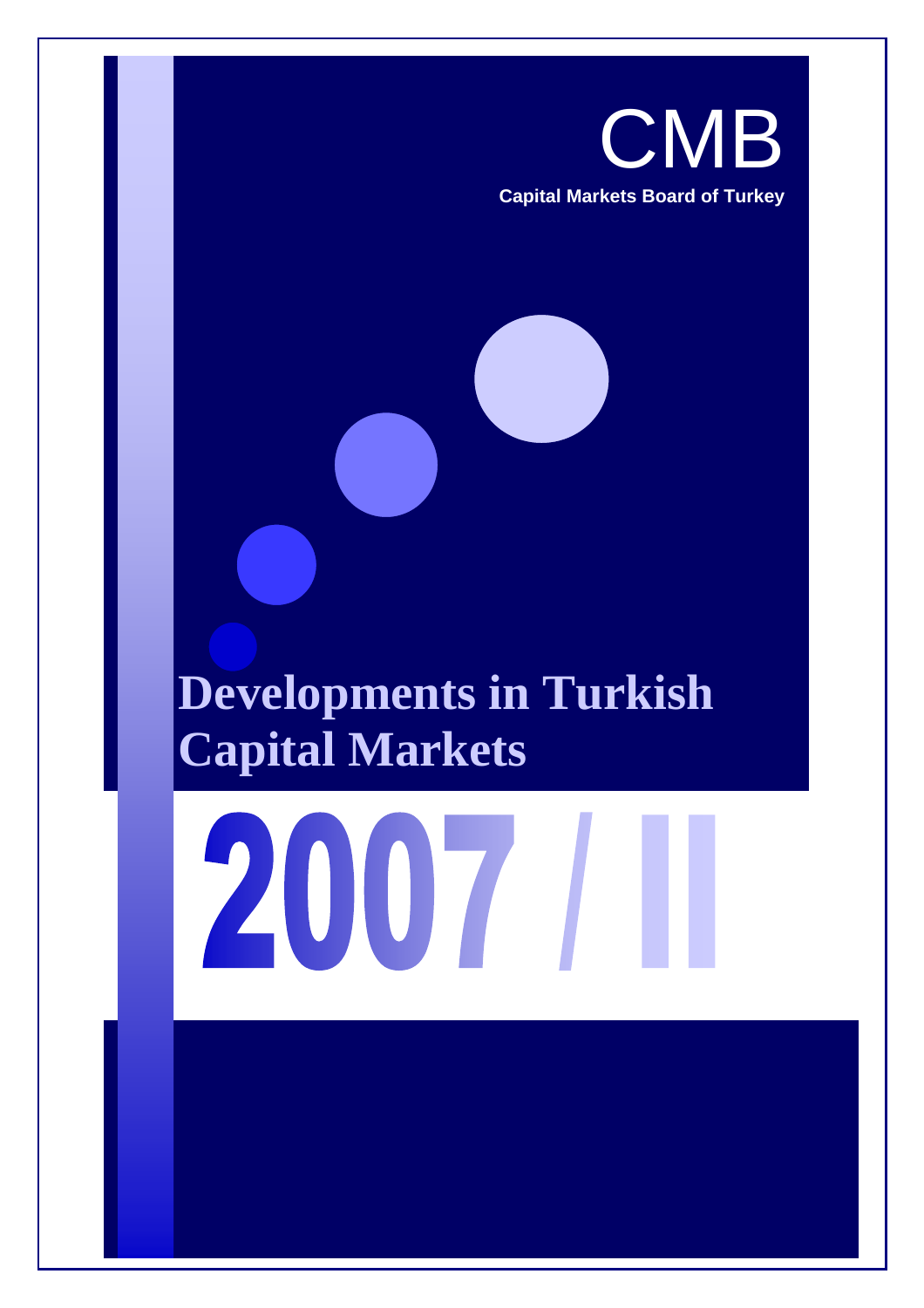# DEVELOPMENTS IN TURKISH CAPITAL MARKETS (SEMI-ANNUAL REPORT)

**YEAR:2007** 

# **VOLUME:II**

**ISSUE DATE: APRIL 2008**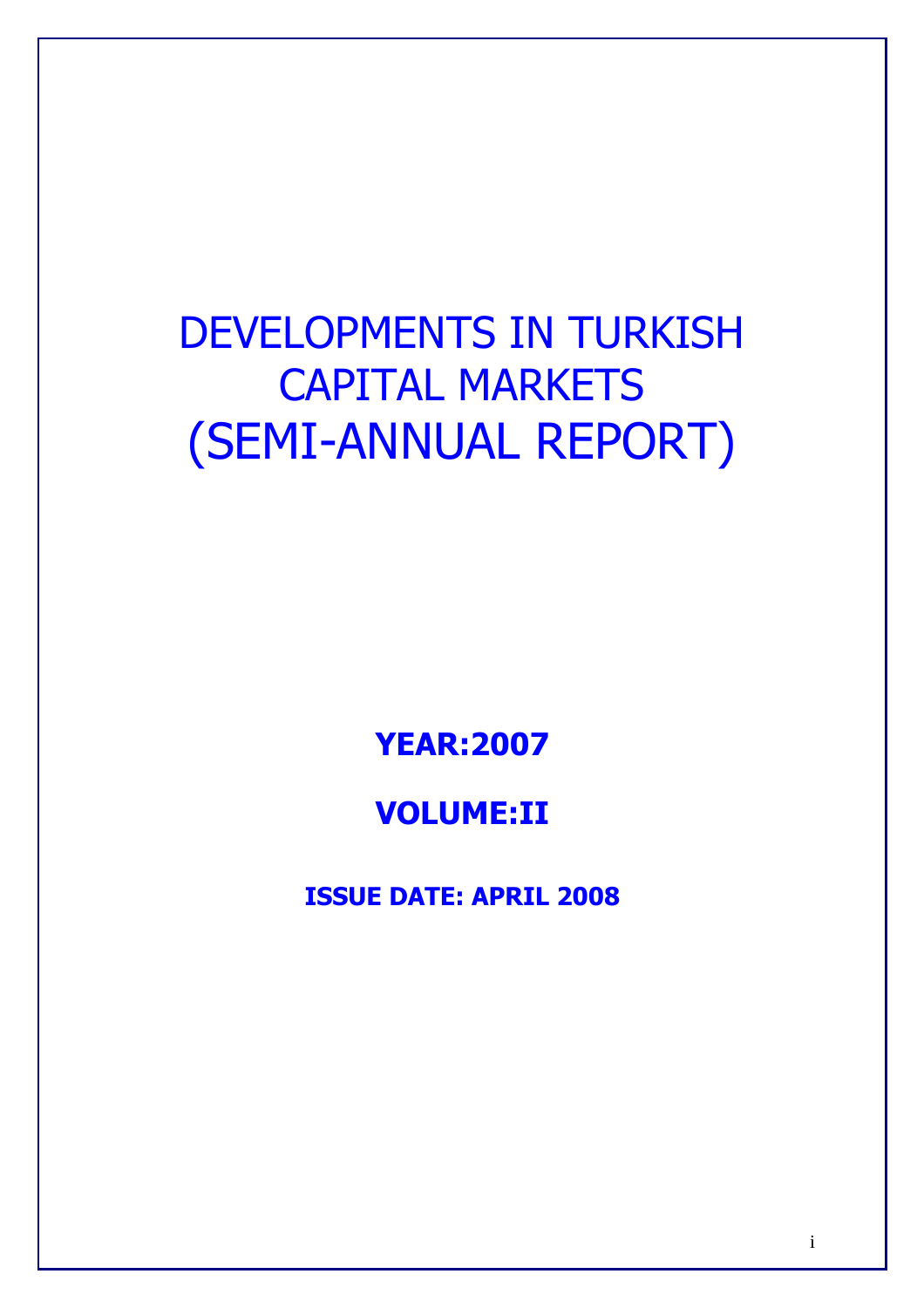## **CONTENTS**

| SECURITIES ISSUES REGISTERED WITH CMB  3<br>2. |  |
|------------------------------------------------|--|
|                                                |  |
|                                                |  |
|                                                |  |
|                                                |  |
|                                                |  |
|                                                |  |
|                                                |  |
|                                                |  |
| 4.1.                                           |  |
| 4.2.                                           |  |
| 4.3.                                           |  |
| 4.4.                                           |  |
| 4.5.                                           |  |
| 4.6.                                           |  |
|                                                |  |
| 4.7.                                           |  |
| 4.8.                                           |  |
| <b>4.9.</b>                                    |  |
|                                                |  |
|                                                |  |
|                                                |  |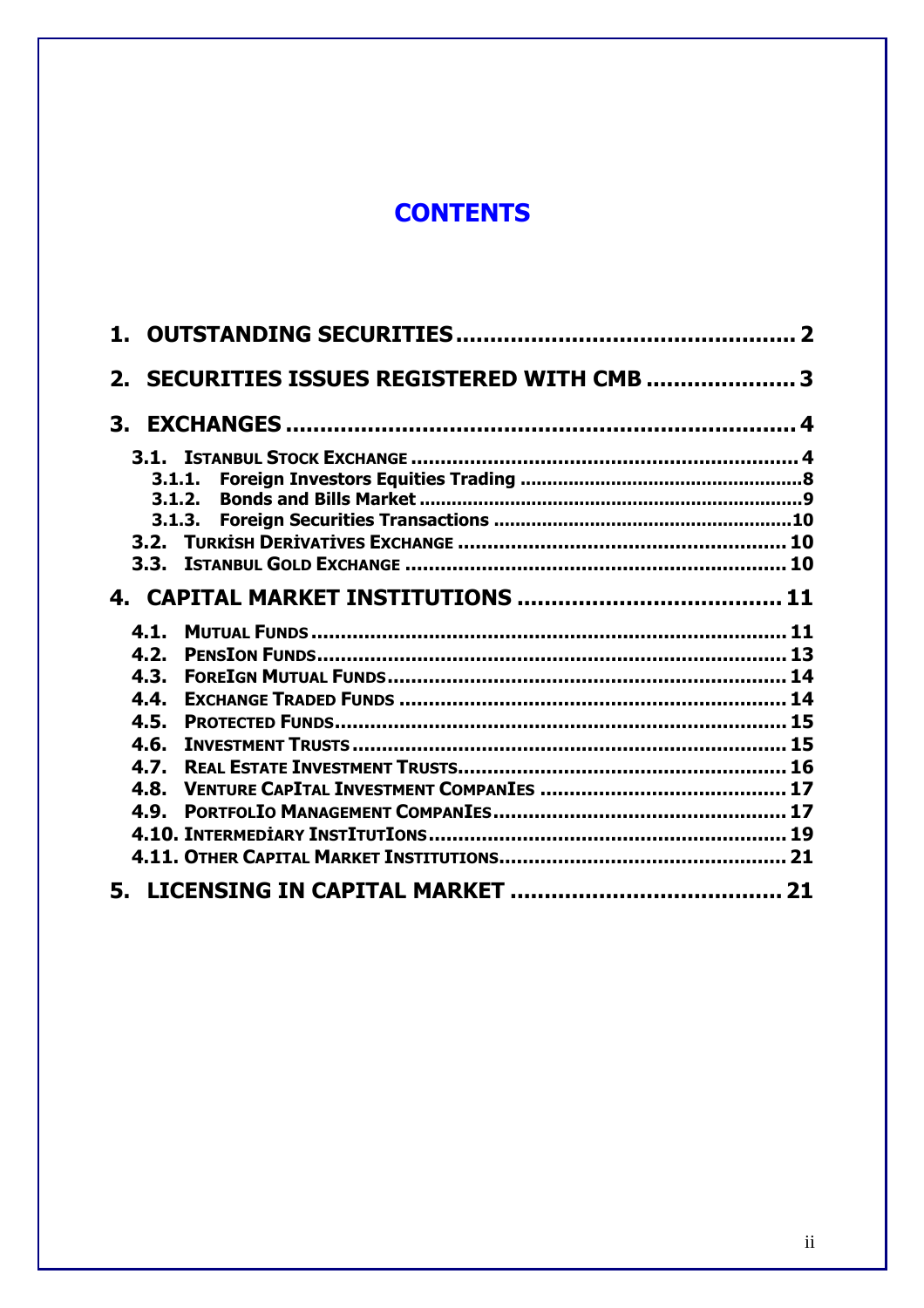## **GRAPHS**

| GRAPH 7: PORTFOLIO DISTRIBUTION OF VENTURE CAPITAL INVESTMENT COMPANIES (DECEMBER 2007)17 |  |
|-------------------------------------------------------------------------------------------|--|
|                                                                                           |  |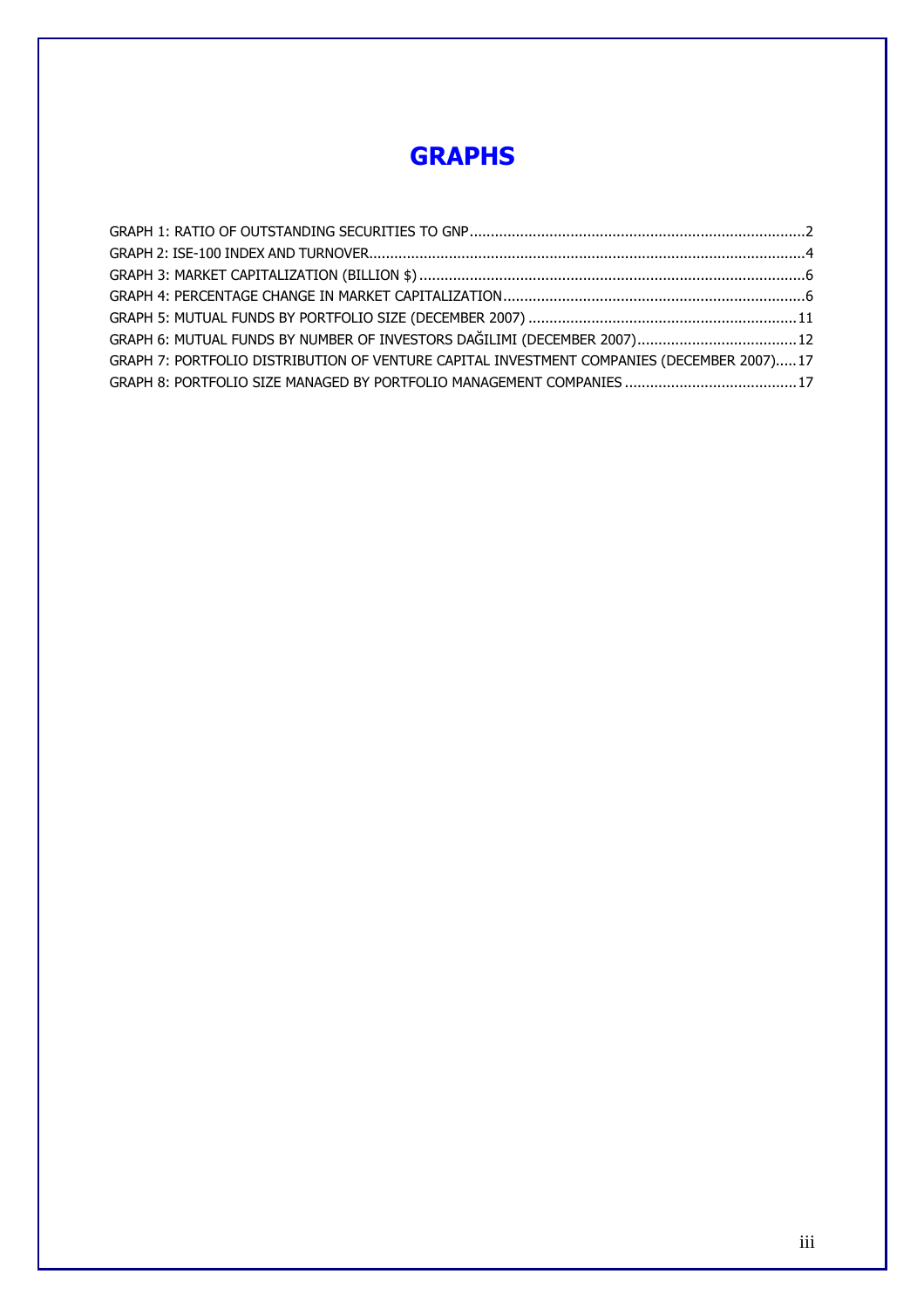#### **ABBREVIATIONS**

| <b>ABS</b>       | : Asset Backed Securities                                 |
|------------------|-----------------------------------------------------------|
| BB/BGB           | : Bank Bills and Bank Guaranteed Bills                    |
| <b>CRA</b>       | : Central Registry Agency Inc.                            |
| <b>CMB</b>       | : Capital Markets Board of Turkey                         |
| <b>GNP</b>       | : Gross National Product                                  |
| <b>IGE</b>       | : Istanbul Gold Exchange                                  |
| <b>ISE</b>       | : Istanbul Stock Exchange                                 |
| <b>IPO</b>       | : Initial Public Offering                                 |
| PC               | : Participation Certificate                               |
| <b>PLSC</b>      | : Profit and Loss Sharing Certificates                    |
| <b>RE</b>        | : Real Estate                                             |
| <b>TRL</b>       | : Turkish Lira                                            |
| <b>TAKASBANK</b> | : ISE Clearing and Settlement Inc.                        |
| <b>TSPAKB</b>    | : Association of Capital Market Intermediary Institutions |
|                  | of Turkey                                                 |
| <b>TURKDEX</b>   | : Turkish Derivatives Exchange                            |
| <b>USD</b>       | : United States Dollar                                    |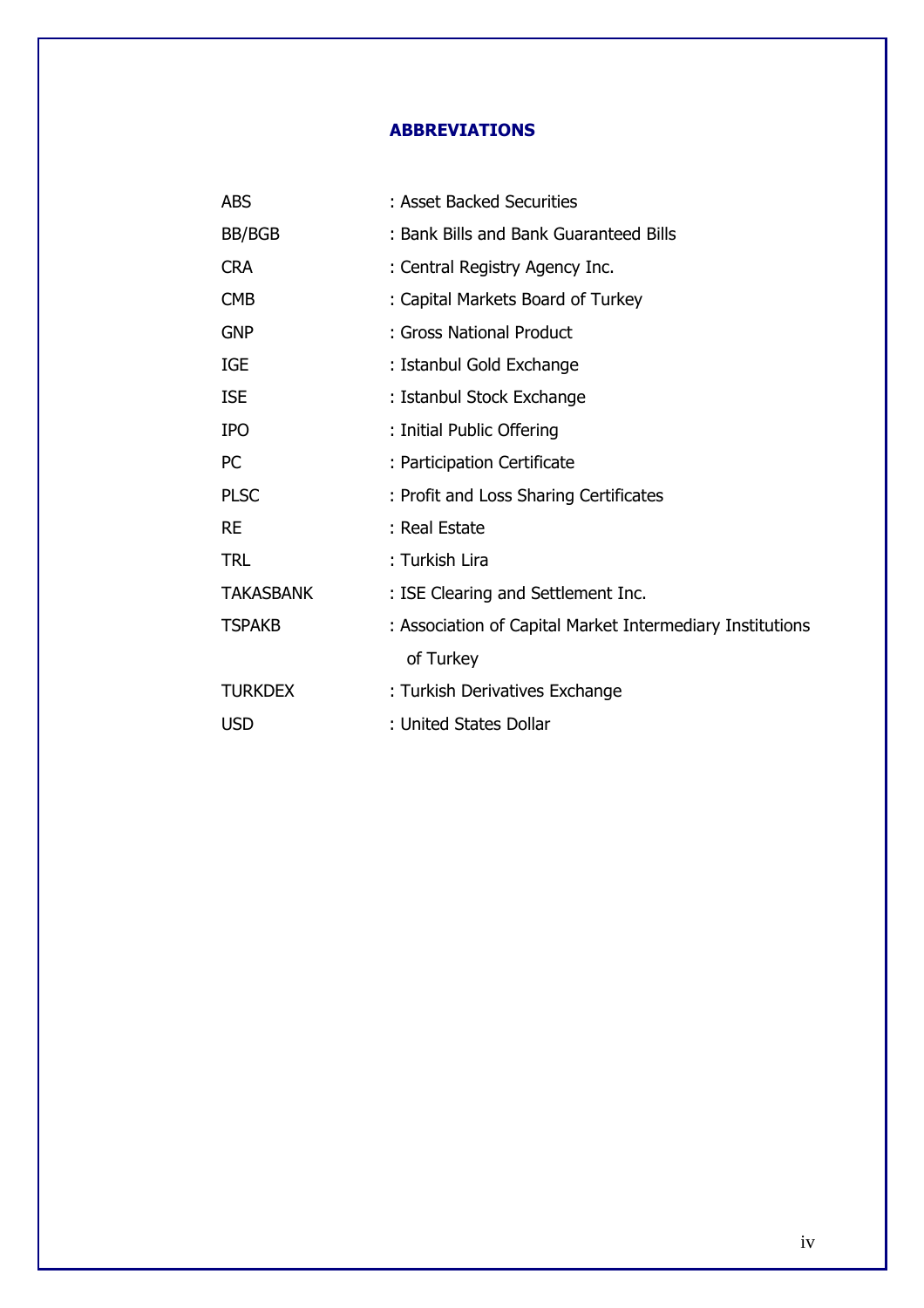|       |                                                                                                                             | 2004         | 2005      | 2006         | 2007         |
|-------|-----------------------------------------------------------------------------------------------------------------------------|--------------|-----------|--------------|--------------|
| Τ.    | NO. OF COMPANIES REGISTERED WITH CMB (1)                                                                                    | 625          | 614       | 605          | 593          |
|       | ISE Companies (2)                                                                                                           | 307          | 316       | 329          | 332          |
|       | Number of non listed registered companies                                                                                   | 318          | 298       | 276          | 261          |
| п.    | <b>ISE MARKET CAPITALIZATION</b>                                                                                            |              |           |              |              |
|       | Total market capitalization of ISE companies<br>(Million YTL)                                                               | 132,556      | 218,318   | 230,038      | 336,089      |
|       | (Million \$)                                                                                                                | 98,073       | 162,814   | 163,775      | 288,761      |
|       | Market capitalization of ISE companies - publicly held part (3)<br>(Million YTL)                                            | 36,453       | 68,390    | 75,569       | 112,468      |
| HL.   | (Million \$)<br>NUMBER OF INVESTORS (ACCOUNTS), FOREIGN AND DOMESTIC INVESTORS<br><b>CONCEALMENT BALANCE (4)</b>            | 27,108       | 51,003    | 53,504       | 95,954       |
|       | 3.1. Number of issue investor in ISE                                                                                        |              | Ĭ.        | 927,100      | 940,047      |
|       | 3.2. Number of issue account in ISE                                                                                         |              |           | 1,021,446    | 1,060,569    |
|       | 3.3. Number of Customer Account of TurkDEX (5)                                                                              |              | 3,318     | 11,231       | 25,160       |
|       | 3.4. Investors Concealment Balance (% of Total)                                                                             |              |           |              |              |
|       | 3.4.1. Foreign (%)                                                                                                          | 57.0         | 66.3      | 65.3         | 72.4         |
|       | 3.4.2. Domestic (%)                                                                                                         | 43.0         | 33.7      | 34.7         | 27.6         |
|       | 3.5. Number of open accounts in mutual funds                                                                                | 2,632,462    | 2,997,771 | 2,470,909    | 2,998,454    |
|       | 3.6. Number of pension funds participants                                                                                   | 324,583      | 666,142   | 1,133,844    | 1,556,342    |
| IV.   | NUMBER OF INTERMEDIARY INSTITUTIONS                                                                                         | 151          | 141       | 140          | 145          |
|       | 4.1. Intermediaries                                                                                                         | 109          | 101       | 100          | 104          |
|       | 4.2. Banks                                                                                                                  | 42           | 40        | 40           | 41           |
| v.    | THE NUMBER OF LICENCE CERTIFICATES FROM THE EXAMS                                                                           | 4,865        | 5,464     | 4,544        | 4,365        |
| VI.   | <b>MUTUAL FUNDS</b>                                                                                                         |              |           |              |              |
|       | 6.1. Number of funds                                                                                                        | 253          | 275       | 289          | 297          |
|       | 6.2. Portfolio value<br>(Million YTL)                                                                                       | 24,444       | 29,374    | 22,012       | 26,381       |
|       | (Million \$)                                                                                                                | 18,213       | 21,872    | 15,577       | 22,508       |
|       | 6.3. Number of Pension funds                                                                                                | 81           | 96        | 102          | 104          |
|       | 6.4. Portfolio value of Pension funds<br>(Million YTL)                                                                      | 296          | 1,219     | 2,821        | 4,559        |
|       | (Million \$)                                                                                                                | 219          | 902       | 1,984        | 3,890        |
|       | 6.5. Number of Foreign Mutual funds<br>6.6. Portfolio value of Foreign Mutual funds<br>(Million YTL)                        | 47<br>27     | 53<br>34  | 60<br>74     | 60<br>90     |
|       | (Million \$)                                                                                                                | 20           | 25        | 52           | 77           |
| VII.  | <b>INVESTMENT TRUSTS</b>                                                                                                    |              |           |              |              |
|       | 7.1. Number of Investment Trusts                                                                                            | 23           | 26        | 30           | 33           |
|       | 7.2. Net assets value of Investment Trusts<br>(Million YTL)                                                                 | 314          | 488       | 540          | 689          |
|       | (Million \$)                                                                                                                | 234          | 364       | 382          | 587          |
|       | 7.3. Number of Real Estate Investment Trusts                                                                                | 9            | 10        | 11           | 13           |
|       | 7.4. Portfolio value of Real Estate Investment Trusts<br>(Million YTL)                                                      | 1,383        | 2,209     | 2,481        | 4,118        |
|       | (Million \$)                                                                                                                | 1,030        | 1,645     | 1,756        | 3,513        |
|       | 7.5. Number of Venture Capital Investment Trusts                                                                            | 2            | 2         | 2            | 2            |
|       | (Million YTL)<br>7.6. Portfolio value of Venture Capital Investment Trusts                                                  | 104          | 93        | 127          | 174          |
|       | (Million \$)                                                                                                                | 78           | 69        | 90           | 148          |
| VIII. | PORTFOLIO MANAGEMENT COMPANIES (6)                                                                                          |              | 19        |              |              |
|       | 8.1. Number of Portfolio Management Companies<br>8.2. Portfolio size management by portfolio management comp. (Million YTL) | 21<br>24,453 | 30,226    | 19<br>25,964 | 19<br>31,190 |
|       | (Million \$)                                                                                                                | 18,105       | 22,395    | 18,259       | 26,613       |
| IX.   | NUMBER OF INDEPENDENT AUDITING COMPANIES                                                                                    | 83           | 91        | 94           | 96           |
| Х.    | NUMBER OF REAL ESTATE APPRAISAL FIRMS                                                                                       | 6            | 9         | 13           | 26           |
| XI.   | <b>NUMBER OF RATING FIRMS</b>                                                                                               | 5            | 6         | 7            | 8            |
|       | <b>FOOTNOTES:</b>                                                                                                           |              |           |              |              |

#### **TABLE 1: MAIN INDICATORS FOR TURKISH CAPITAL MARKETS**

(1) This number includes investment trusts and exchange companies.

(2) This number does not include Exchange-traded funds.

The rates of initial public offerings for the years 2004, 2005, 2006 and 2007 are calculated as % 27,5, %31, %32,85 and %33,48, respectively.

(4) Sources: www.mkk.com.tr, www.vob.org.tr

(5) **TurkDEX** began its operations in February 2005.

(6) It denotes the companies which have portfolio management licence. Sources: CMB, ISE, Istanbul Gold Exchange, TurkDEX, Central Registry Agency, ISE Settlement and Custody Bank Inc.

 Capital Markets Board of Turkey  $1$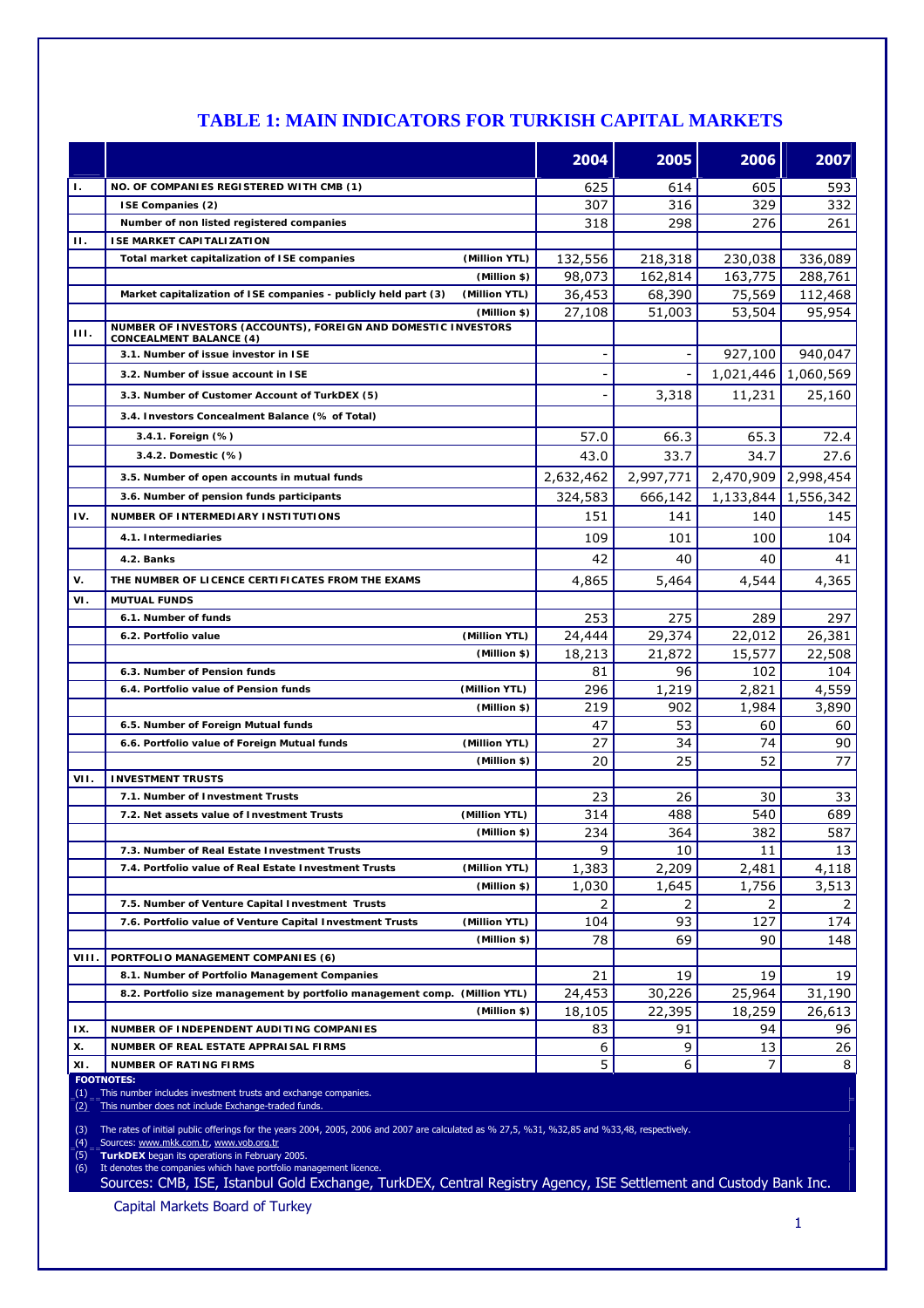## **1. OUTSTANDING SECURITIES**

|                                                                                | 2002                                | (9/6) | 2003         | (9/6) | 2004                                | (9/6) | 2005                                                                                | (%)  | 2006     | (9/6) | 2007         | (%)  |
|--------------------------------------------------------------------------------|-------------------------------------|-------|--------------|-------|-------------------------------------|-------|-------------------------------------------------------------------------------------|------|----------|-------|--------------|------|
|                                                                                | <b>L. Private Sector Securities</b> |       |              |       |                                     |       |                                                                                     |      |          |       |              |      |
| Equities                                                                       | 13,177                              | 8.0   | 18,008       | 8.4   | 25,186                              | 10.0  | 31,916                                                                              | 11.4 | 40,926   | 13.8  | 51,685       | 16.8 |
| <b>Bonds</b>                                                                   | 0                                   | 0.0   | 0            | 0.0   | $\Omega$                            | 0.0   | $\mathbf 0$                                                                         | 0.0  | 120      | 0.0   | 270          | 0.1  |
| Commercial Paper                                                               | 0                                   | 0.0   | 0            | 0.0   | 0                                   | 0.0   | 0                                                                                   | 0.0  | 13       | 0.0   | 270          | 0.1  |
| <b>ABS</b>                                                                     | 0                                   | 0.0   | $\mathbf 0$  | 0.0   | 0                                   | 0.0   | 0                                                                                   | 0.0  | 0        | 0.0   | 0            | 0.0  |
| <b>Bank Bills-Bank</b><br><b>Guaranteed Bills</b>                              | $\mathbf{0}$                        | 0.0   | $\Omega$     | 0.0   | 0                                   | 0.0   | $\Omega$                                                                            | 0.0  | $\Omega$ | 0.0   | O            | 0.0  |
| Profit and Loss Sharing<br>Certificates                                        | $\Omega$                            | 0.0   | $\mathbf{0}$ | 0.0   | 0                                   | 0.0   | 0                                                                                   | 0.0  | $\Omega$ | 0.0   | 0            | 0.0  |
| <b>Real Estate Sertificates</b>                                                | $\Omega$                            | 0.0   | 0            | 0.0   | 0                                   | 0.0   | <sup>0</sup>                                                                        | 0.0  | $\Omega$ | 0.0   | 0            | 0.0  |
| <b>TOTAL</b>                                                                   | 13,177                              | 8.0   | 18,008       | 8.4   | 25,186                              | 10.0  | 31,916                                                                              | 11.4 | 41.059   | 13.9  | 52,225       | 17.0 |
|                                                                                |                                     |       |              |       | <b>II. Public Sector Securities</b> |       |                                                                                     |      |          |       |              |      |
| Government Bonds                                                               | 112,850                             | 68.8  | 168,974      | 79.0  | 194,211                             | 76.9  | 226,964                                                                             | 80.9 | 241,877  | 81.6  | 249,176      | 81.0 |
| <b>Treasury Bills</b>                                                          | 37,020                              | 22.6  | 25,413       | 11.9  | 30,272                              | 12.0  | 17,818                                                                              | 6.3  | 9,594    | 3.2   | 6,134        | 2.0  |
| Revenue Sharing<br>Certificates                                                | $\Omega$                            | 0.0   | $\Omega$     | 0.0   | $\Omega$                            | 0.0   | $\Omega$                                                                            | 0.0  | $\Omega$ | 0.0   | <sup>0</sup> | 0.0  |
| FX Indexed Bonds                                                               | $\Omega$                            | 0.0   | $\Omega$     | 0.0   | $\Omega$                            | 0.0   | $\Omega$                                                                            | 0.0  | $\Omega$ | 0.0   | 0            | 0.0  |
| <b>Privatization Bonds</b>                                                     | 1,069                               | 0.7   | 1,617        | 0.8   | 2,932                               | 1.2   | 3,991                                                                               | 1.4  | 3,770    | 1.3   | 0            | 0.0  |
| <b>TOTAL</b>                                                                   | 150.939                             |       | 92.0 196.004 | 91.6  | 227,415                             |       | 90.0 248,773                                                                        | 88.6 | 255,240  | 86.1  | 255,310      | 83.0 |
| <b>TOTAL SUM</b>                                                               |                                     |       |              |       |                                     |       | 164,115 100.0 214,012 100.0 252,601 100.0 280,689 100.0 296,299 100.0 307,535 100.0 |      |          |       |              |      |
| Sources: CMB, ISE, Undersecreteriat of Treasury, Privatization Administration. |                                     |       |              |       |                                     |       |                                                                                     |      |          |       |              |      |

## **TABLE 2: OUTSTANDING SECURITIES (MILLION YTL)**

#### **GRAPH 1: RATIO OF OUTSTANDING SECURITIES TO GNP**

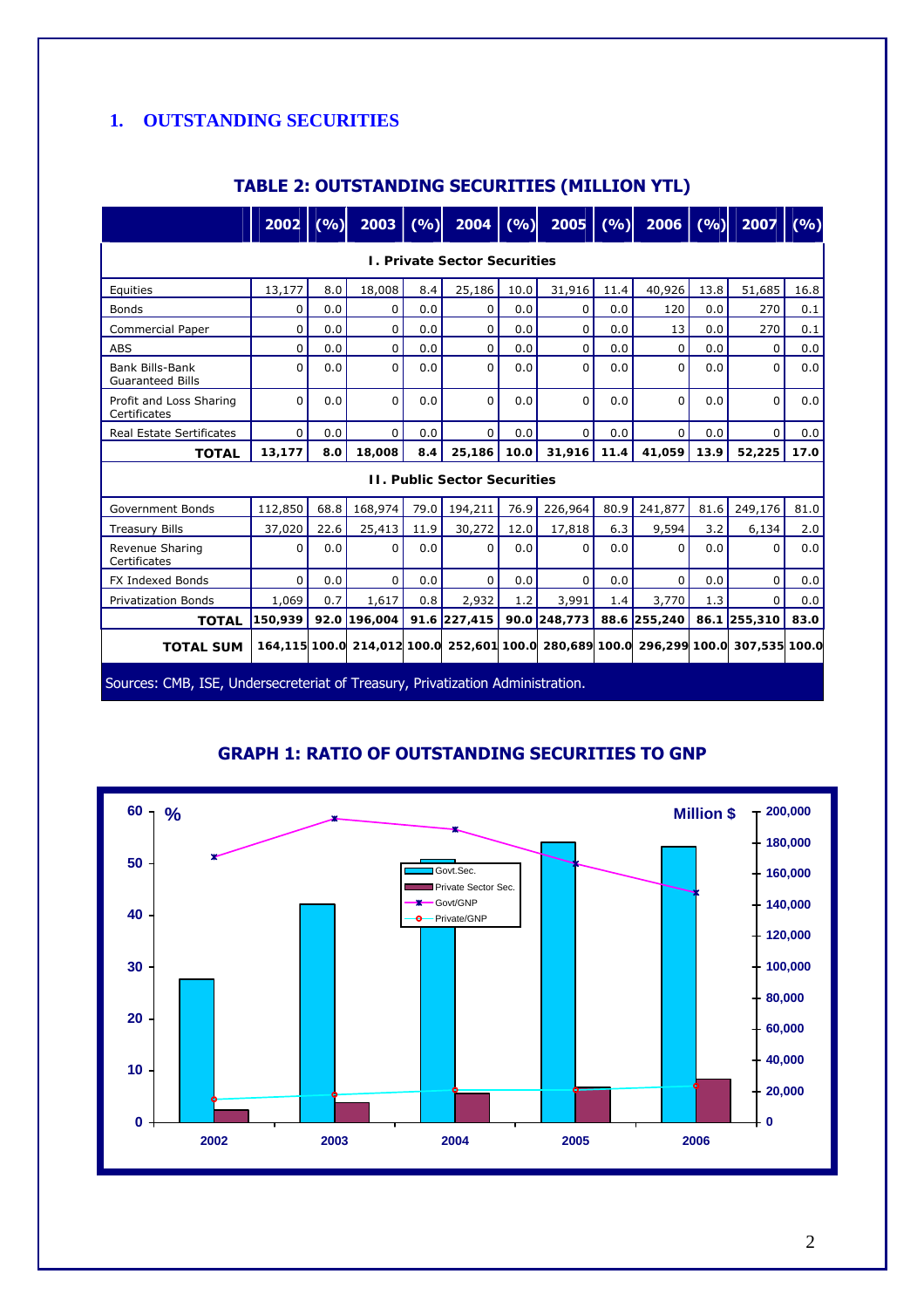## **2. SECURITIES ISSUES REGISTERED WITH CMB**

## **TABLE 3: SECURITIES ISSUES (Million YTL)**

|                                                                                                                                                                                                                                                 |       | Equities (1) | <b>Bonds</b> | Commercial<br>Paper | <b>ABS</b> | <b>PLSC</b>                                             | BB/<br><b>BGB</b> | <b>MUTUAL</b><br><b>FUND PC</b>                                                                                                          |                       | <b>PENSION</b><br><b>FUND PC</b> |              |                   |             | <b>FOREIGN</b><br><b>FUND PC</b> |        | <b>RE</b><br><b>CER</b> | <b>TOTAL</b> |
|-------------------------------------------------------------------------------------------------------------------------------------------------------------------------------------------------------------------------------------------------|-------|--------------|--------------|---------------------|------------|---------------------------------------------------------|-------------------|------------------------------------------------------------------------------------------------------------------------------------------|-----------------------|----------------------------------|--------------|-------------------|-------------|----------------------------------|--------|-------------------------|--------------|
| Yıllar                                                                                                                                                                                                                                          | (3)   | п<br>(4)     | Ш            | $\mathbf{v}$        | v          | VI                                                      | VII.              | <b>VIII</b><br>(3)                                                                                                                       | $\overline{1}$<br>(4) | x<br>(3)                         | XI<br>(4)    | <b>XII</b><br>(5) | <b>XIII</b> | <b>XIV</b>                       | (2)    |                         |              |
| 2002                                                                                                                                                                                                                                            | 1,428 | 1,597        | 0            | 0                   | 0          | 0                                                       | 84                | 491                                                                                                                                      | 2,405                 | $\Omega$                         | 0            | 107               | 0           | 0                                | 4,193  |                         |              |
| 2003                                                                                                                                                                                                                                            | 932   | 1,749        | 0            | 0                   | 0          |                                                         | 0                 | 478                                                                                                                                      | 6,119                 | 0                                | 0            | 13                | 0           | 0                                | 7,882  |                         |              |
| 2004                                                                                                                                                                                                                                            | 2,229 | 3,826        | 0            | 0                   | 0          | 0                                                       | $\Omega$          | 827                                                                                                                                      | 6,870                 | $\Omega$                         | <sup>0</sup> | 0                 | 0           | 0                                | 10,697 |                         |              |
| 2005                                                                                                                                                                                                                                            | 2,069 | 3,992        | 0            | 13                  | 0          | 0                                                       | 0                 | 1,387                                                                                                                                    | 2,391                 | 900                              | 929          | 60                | 60          | 0                                | 7,385  |                         |              |
| 2006                                                                                                                                                                                                                                            | 4,392 | 10,881       | 150          | 0                   | 0          | 0                                                       | 0                 | 2,076                                                                                                                                    | 3,356                 | 5,900                            | 5,900        | 11                | 17          | 0                                | 20,298 |                         |              |
| 2007                                                                                                                                                                                                                                            | 3,499 | 7,864        | 150          | 270                 | 0          | 0                                                       | 0                 | 1,586                                                                                                                                    | 1,848                 | 450                              | 450          | 0                 | 0           | 0                                | 10,542 |                         |              |
|                                                                                                                                                                                                                                                 |       |              |              |                     |            |                                                         |                   |                                                                                                                                          |                       |                                  |              |                   |             |                                  |        |                         |              |
| Source: CMB<br>(1) Cash capital increases.<br>$(2)$ Total: II+III+IV+V+VI+VII+IX+XI+XIII+XIV<br>(3) Nominal value<br>(4) Issue amount at sales<br>(5) YTL value converted by Central Bank Official TRL/USD<br>rate at the time of registration. |       |              |              |                     |            | PC: Participation Certificate<br><b>RE: Real Estate</b> |                   | <b>ABS: Asset Backed Securities</b><br><b>PLSC: Profit and Loss Sharing Certificates</b><br>BB/BGB: Bank Bills and Bank Guaranteed Bills |                       |                                  |              |                   |             |                                  |        |                         |              |

#### **TABLE 4: INITIAL PUBLIC OFFERINGS**

|              |                    |                                        | <b>Method of Public Offer</b>     |                                   |                                                                   |                            |                                 |
|--------------|--------------------|----------------------------------------|-----------------------------------|-----------------------------------|-------------------------------------------------------------------|----------------------------|---------------------------------|
| Year         | No. Of Co.s        | <b>Gradual</b><br><b>Incorporation</b> | <b>Capital</b><br><b>Increase</b> | <b>Shareholder</b><br><b>Sale</b> | <b>Capital</b><br>Increase /<br><b>Shareholder</b><br><b>Sale</b> | <b>Amount</b><br>(000 YTL) | <b>Amount</b><br>$(000$ USD $)$ |
| 2002         |                    | -                                      |                                   |                                   |                                                                   | 76,618.45                  | 56,467.36                       |
| 2003         |                    | $\overline{\phantom{0}}$               | C.                                | $\overline{\phantom{a}}$          |                                                                   | 18,395.34                  | 11,252.27                       |
| 2004         | 12                 | $\overline{\phantom{0}}$               | 3                                 |                                   | 6                                                                 | 713,936.04                 | 482,575.19                      |
| 2005         | 9                  | $\overline{\phantom{0}}$               | ግ                                 |                                   |                                                                   | 2,362,053.08               | 1,743,964.26                    |
| 2006         | 15                 | $\overline{\phantom{0}}$               | 3                                 |                                   | 5                                                                 | 1,239,651.97               | 930,501.52                      |
| 2007         | 9                  | $\overline{\phantom{0}}$               | C.                                | ∍                                 | 4                                                                 | 4,364,058.98               | 3,298,307.17                    |
| <b>TOTAL</b> | 51                 |                                        | 14                                | 20                                | 17                                                                | 8,774,713.86               | 6,523,067.77                    |
|              | Sources: ISE, CMB. |                                        |                                   |                                   |                                                                   |                            |                                 |

#### **TABLE 5: IPO RATIOS**

| Year         | <b>Total Number</b><br>of IPOs | <b>IPOs with</b><br>$<$ 15% of<br>capital<br>offered to<br>public | IPOs with 15%-<br>25% of capital<br>offered to public | <b>IPOs with <math>&gt;25%</math></b><br>of capital offered<br>to public | <b>Volume</b><br>(000 YTL) |
|--------------|--------------------------------|-------------------------------------------------------------------|-------------------------------------------------------|--------------------------------------------------------------------------|----------------------------|
| 2002         | 4                              |                                                                   | 3                                                     |                                                                          | 76.618,45                  |
| 2003         |                                |                                                                   | ۰.                                                    |                                                                          | 18.395,34                  |
| 2004         | 12                             |                                                                   | 3                                                     | 9                                                                        | 713.936,04                 |
| 2005         | 9                              |                                                                   | 3                                                     | 6                                                                        | 2.362.053.08               |
| 2006         | 15                             |                                                                   |                                                       | 14                                                                       | 1.239.651,97               |
| 2007         | 9                              |                                                                   | 3                                                     | 6                                                                        | 4,364,058.98               |
| <b>TOTAL</b> | 51                             | 0                                                                 | 13                                                    | 38                                                                       | 8,774,713.86               |
| Source: ISE  |                                |                                                                   |                                                       |                                                                          |                            |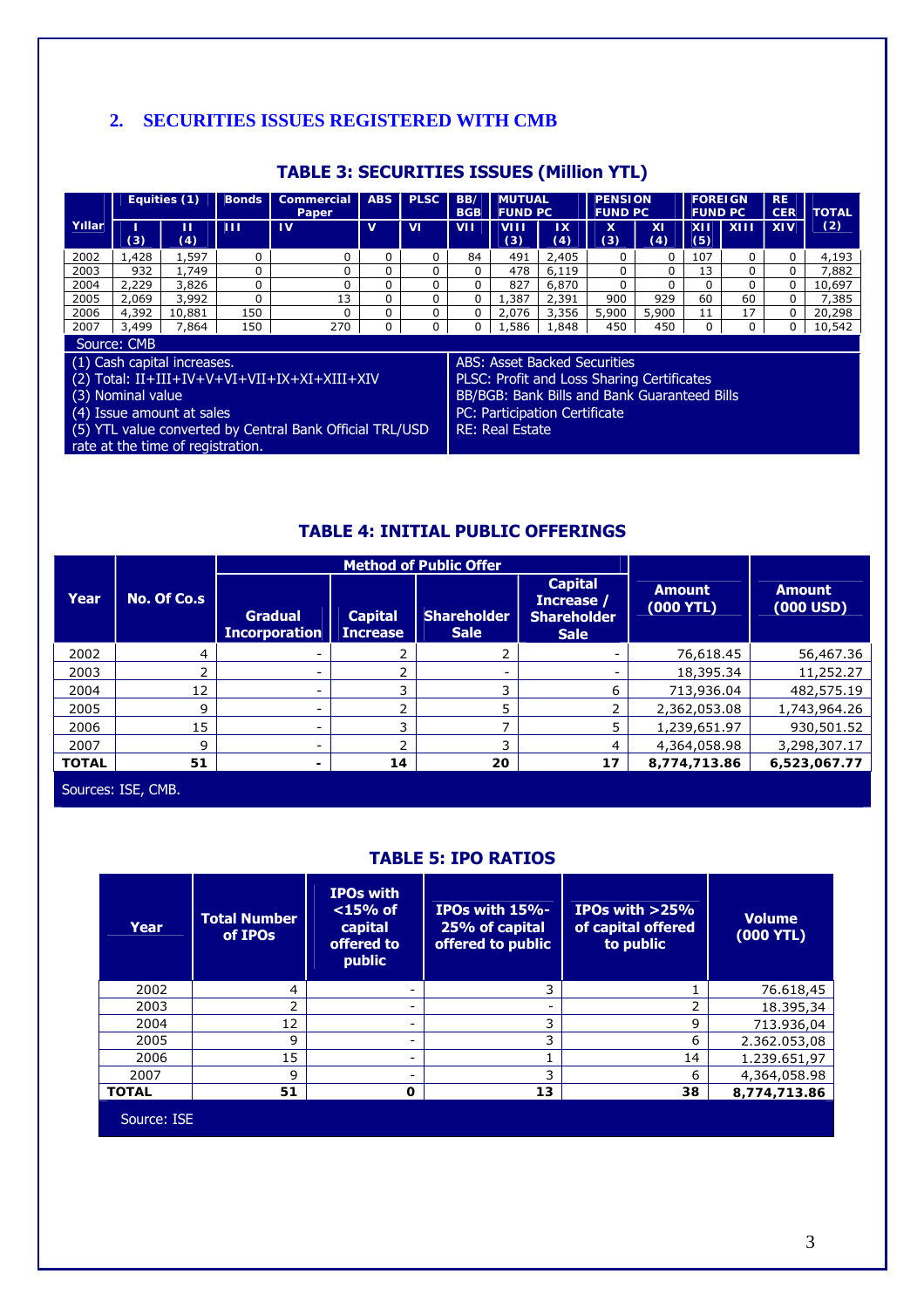#### **3. EXCHANGES**

#### **3.1. ISTANBUL STOCK EXCHANGE**



#### **GRAPH 2: ISE-100 INDEX AND TURNOVER**

#### **TABLE 6: MAIN INDICATORS FOR THE ISE EQUITIES MARKET**

| Year           | No. Of<br>work | <b>Total Turover</b>                                |                   | <b>Total Trading</b><br><b>Amount</b> | <b>Avg Daily</b><br><b>Turnover</b> | <b>Avg Daily</b><br><b>Trading</b> | No. Of<br><b>Contracts</b> | <b>ISE Index</b><br>(*) |
|----------------|----------------|-----------------------------------------------------|-------------------|---------------------------------------|-------------------------------------|------------------------------------|----------------------------|-------------------------|
|                | days           | (Million<br>YTL)                                    | $\ $ (Million \$) | (000 YTL)                             | (Million<br>YTL)                    | <b>Amount</b><br>(000 YTL)         | <b>Traded</b><br>(000)     | $(1986 - 01 = 100)$     |
| 2002           | 252            | 106,302                                             | 70,756            | 33,933                                | 422                                 |                                    | 28,967                     | 10,369                  |
| 2003           | 246            | 146,645                                             | 100,165           | 59,100                                | 596                                 | 240                                | 29,943                     | 18,625                  |
| 2004           | 250            | 208,423                                             | 147,755           | 69,615                                | 834                                 | 278                                | 41,508                     | 24,971                  |
| 2005<br>$(**)$ | 254            | 269,932                                             | 201,763           | 81,100                                | 1,063                               | 319                                | 43,939                     | 39,777                  |
| 2006           | 250            | 325,131                                             | 229,642           | 91,635                                | 1,307                               | 369                                | 45,489                     | 39,117                  |
| 2007           | 252            | 387,777                                             | 300,842           | 116,824                               | 1,539                               | 464                                | 48,341                     | 55,698                  |
|                |                | W. Construction Tarden because an electron and con- |                   |                                       |                                     |                                    |                            |                         |

Composite Index based on closing prices.

\*\* As of January 14, 2005 exchange traded funds are also included in the National Market.

Source: ISE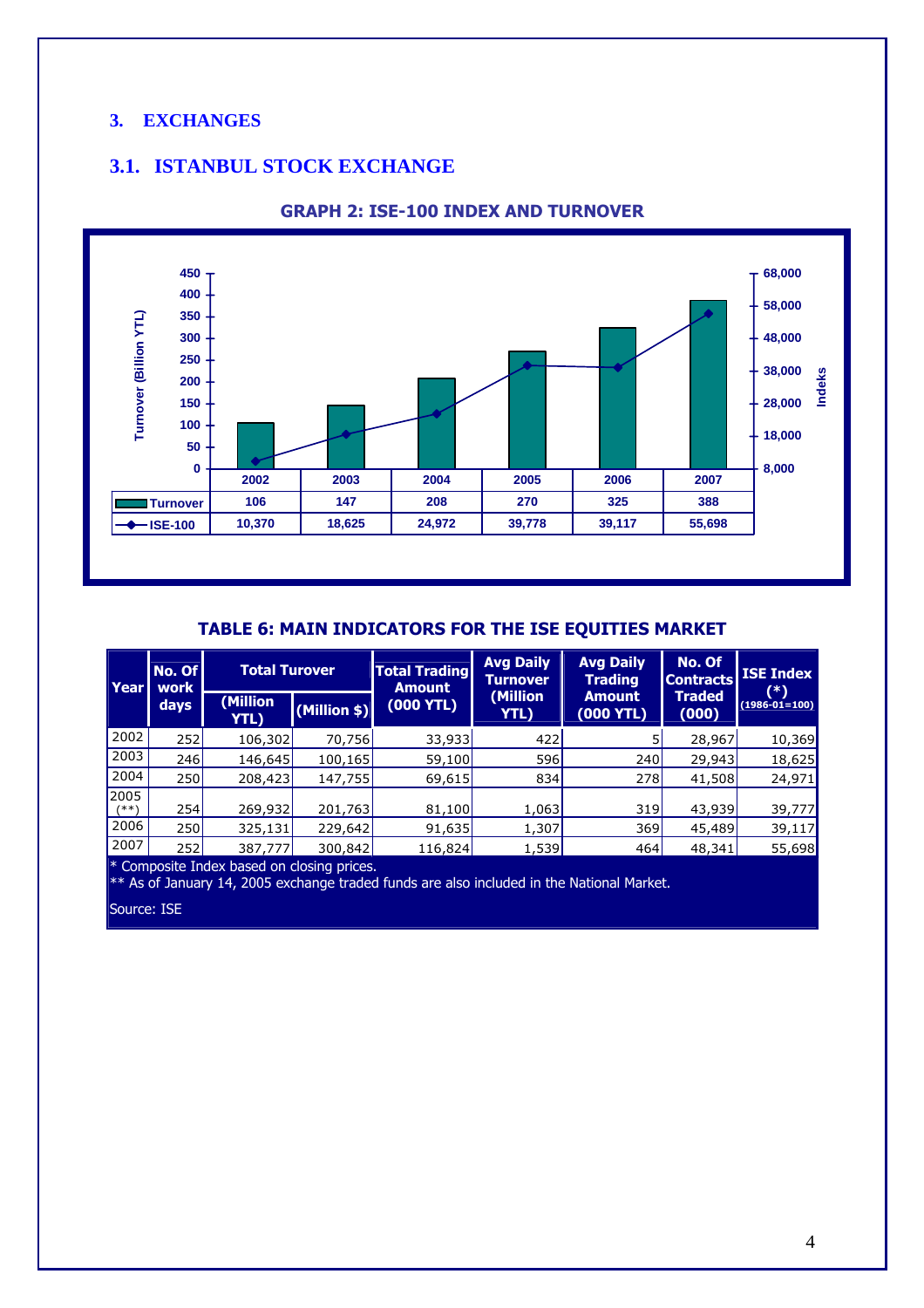| Year        | <b>Purchase</b> |                     | <b>Trading Volume</b> | <b>Trading Amount</b> |          | <b>Avg. Daily Trading Volume</b> |  |  |
|-------------|-----------------|---------------------|-----------------------|-----------------------|----------|----------------------------------|--|--|
|             | or Sale         | $(000 \text{ YTL})$ | (000, \$)             | (000)                 | (000 YTL | (000, 5)                         |  |  |
| 2002        | Purchases       | 52,734              | 35,020                | 13,472                | 209      | 139                              |  |  |
|             | <b>Sales</b>    | 41,603              | 27,628                | 10,252                | 165      | 110                              |  |  |
| 2003        | Purchases       | 33,935              | 22,728                | 9,776                 | 138      | 92                               |  |  |
|             | <b>Sales</b>    | 21,609              | 14,473                | 6,219                 | 88       | 59                               |  |  |
| 2004        | Purchases       | 36,415              | 25,602                | 8,214                 | 146      | 102                              |  |  |
|             | <b>Sales</b>    | 23,043              | 16,201                | 5,659                 | 92       | 65                               |  |  |
| 2005        | Purchases       | 24,991              | 18,639                | 3,396                 | 98       | 73                               |  |  |
|             | <b>Sales</b>    | 13,223              | 9,862                 | 2,166                 | 52       | 39                               |  |  |
| 2006        | Purchases       | 17,988              | 12,570                | 3,731                 | 866      | 605                              |  |  |
|             | <b>Sales</b>    | 7,830               | 5,471                 | 1,522                 | 376      | 263                              |  |  |
| 2007        | Purchases       | 13,311              | 10,228                | 2,707                 | 53       | 41                               |  |  |
|             | Sales           | 5,147               | 3,954                 | 995                   | 20       | 16                               |  |  |
| Source: ISE |                 |                     |                       |                       |          |                                  |  |  |

#### **TABLE 7: ODD LOT TRADING**

#### **TABLE 8: MAIN INDICATORS FOR COMPANIES WITH LISTED SHARES**

|      |        | <b>Total</b>                                                                     |                         | <b>ISE Companies</b> |                                              | <b>Price/Earnings</b> |                                 |                  |
|------|--------|----------------------------------------------------------------------------------|-------------------------|----------------------|----------------------------------------------|-----------------------|---------------------------------|------------------|
| Year | No. of | <b>Nominal</b><br><b>Total Nominal</b><br>Capital (1)<br>Co.si<br><b>Capital</b> |                         |                      | <b>Total Market</b><br><b>Capitalization</b> | <b>Ratio</b><br>(%)   | <b>Turnover</b><br><b>Ratio</b> |                  |
|      | $(*)$  | (Million<br><b>YTL)</b><br>(**)                                                  | (Million YTL)<br>$(**)$ | (Million<br>YTL)     | (Million \$)                                 | (2)                   | (3)                             | (9/6)<br>$(***)$ |
| 2002 | 288    | 13,177                                                                           | 13,177                  | 56,370               | 34,402                                       | 195.9                 | 27.0                            | 170.1            |
| 2003 | 285    | 18,008                                                                           | 18,008                  | 96,073               | 69,003                                       | 14.5                  | 12.3                            | 192.4            |
| 2004 | 297    | 25,186                                                                           | 25,186                  | 132,556              | 98,073                                       | 14.2                  | 13.3                            | 182.3            |
| 2005 | 304    | 31,916                                                                           | 31,916                  | 218,318              | 162,814                                      | 17.2                  | 19.4                            | 153.9            |
| 2006 | 316    | 40,926                                                                           | 40,926                  | 230,038              | 163,775                                      | 22.0                  | 14.9                            | 145.0            |
| 2007 | 319    | 51,685                                                                           | 51,685                  | 335,948              | 289,986                                      | 12.2                  | 12.0                            | 115.4            |

(1) Nominal Capital of ISE listed companies.

(2) Total Market Value/Sum of the last two semi-annual net profit figures.

(3) Total Market Value / Sum of the last four quarterly net profit figures.

 $(\cdot)$  The companies which are dismissed from the list of ISE temporarily or permanently are not included. The

number of companies in that kind is 13 in the year 2007. When these companies are taken into consideration the total number increases to 332 in the year 2007.

(\*\*) Including latest capital increaes without fully completed listing procedures.

(\*\*\*) Turover/(Year begin +Year end Market Cap)/2

Source: ISE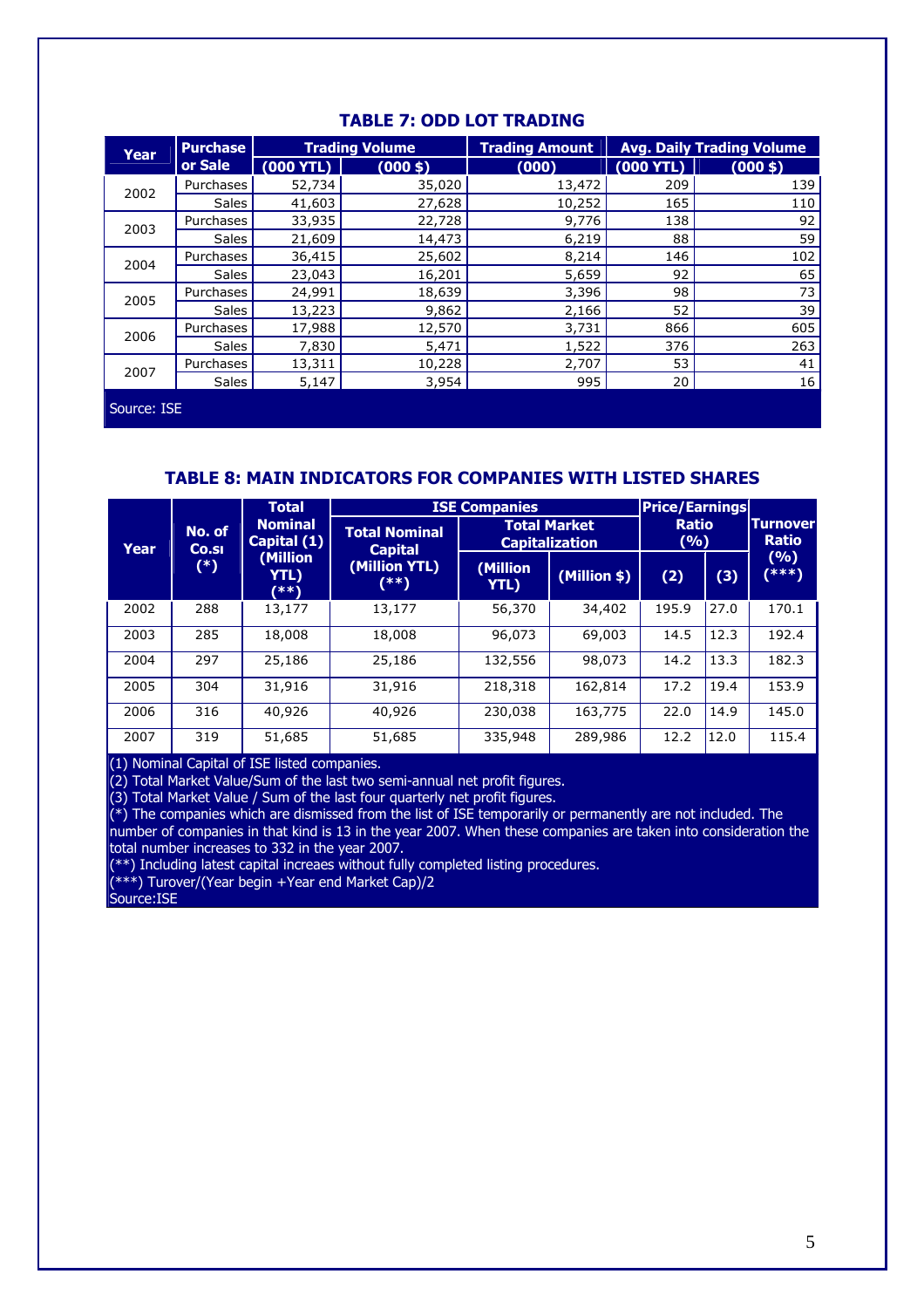

## **GRAPH 3: MARKET CAPITALIZATION (BILLION \$)**

#### **GRAPH 4: PERCENTAGE CHANGE IN MARKET CAPITALIZATION**

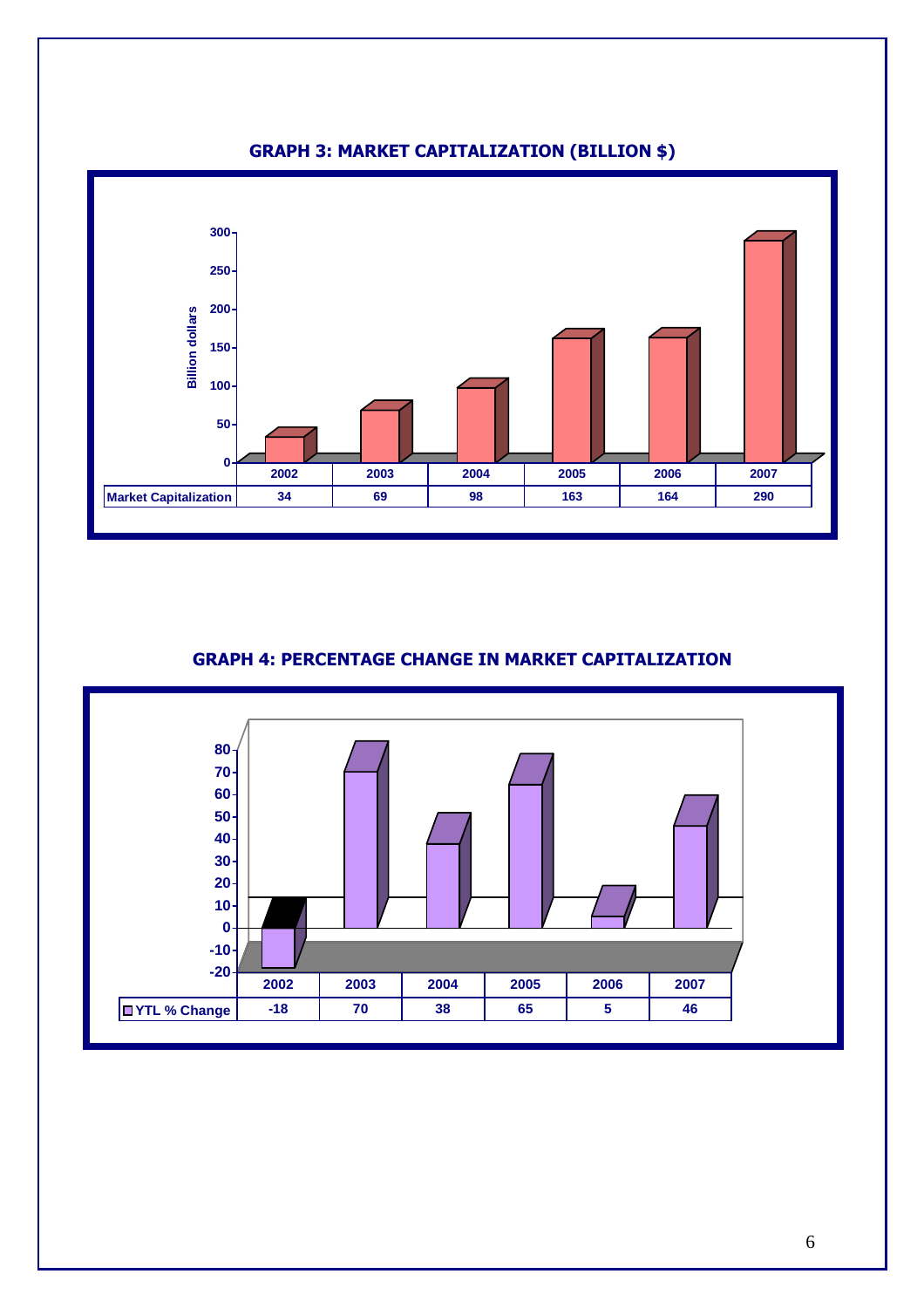|  |  |  | TABLE 9: MARKET CAPITALIZATION WITH RESPECT TO INDICES (31.12.2007) |
|--|--|--|---------------------------------------------------------------------|
|--|--|--|---------------------------------------------------------------------|

| <b>ISE Stock Market Indices</b>                                                                                            | No. of<br>Co.s | <b>Market Capitalization</b><br>$(000 \text{ YTL})$ | <b>The Ratio</b><br><b>Among the total</b><br>(9/6) |  |  |  |
|----------------------------------------------------------------------------------------------------------------------------|----------------|-----------------------------------------------------|-----------------------------------------------------|--|--|--|
| ISE National-30 Index                                                                                                      | 30             | 215,571,845                                         | 64.17                                               |  |  |  |
| ISE National-50 Index                                                                                                      | 50             | 241,882,298                                         | 72.00                                               |  |  |  |
| ISE National-100 Index                                                                                                     | 100            | 290,461,418                                         | 86.46                                               |  |  |  |
| ISE National-All Index                                                                                                     | $292 (*)$      | 333,984,129                                         | 99.42                                               |  |  |  |
| The Companies not included in the indeces                                                                                  | 27             | 1,964,283                                           | 0.58                                                |  |  |  |
| The TOTAL SUM                                                                                                              | 319            | 335,948,412                                         | 100.00                                              |  |  |  |
| (*) The number of the companies included in ISE National-All Index is 259. Since all the investment trusts are included in |                |                                                     |                                                     |  |  |  |

the market capitalization calculations, the total number increases to 292. Source: ISE

#### **TABLE 10: THE MARKET CAPITALIZATION VALUES OF THE MARKETS IN ISE (31.12.2007)**

| <b>Markets</b>              | No. of<br>Co.s | <b>Market Capitalization</b><br>$(000 \text{ YTL})$ | <b>The Ratio to Total Sum</b><br>(%) |
|-----------------------------|----------------|-----------------------------------------------------|--------------------------------------|
| <b>National Market</b>      | 292            | 333,984,129                                         | 99.42                                |
| Second National Market      | 14             | 1,682,312                                           | 0.50                                 |
| New Economy Market          |                | 118,380                                             | 0.04                                 |
| Watch List Companies Market | 10             | 163,592                                             | 0.05                                 |
| THE TOTAL SUM               | 319            | 335.948.412                                         | 100.00                               |
| Source: ISE                 |                |                                                     |                                      |

#### **TABLE 11: COMPARISION AMONG THE ISE 30-50-100 INDECES WITH RESPECT TO SOME BALANCE SHEET ACCOUNTS AND FINANCIAL RATIOS (30.09.2007)**

| <b>Indeces</b>                                                                                            | <b>Total Assets</b><br>(000 YTL) | <b>Total</b><br><b>Equities</b><br>(000 YTL) | Liabilities<br>$(000 \text{ YTL})$ | <b>Capital</b><br><b>Increases</b> | Equities/<br><b>Total Assets</b><br>(%) | Liabilities/<br><b>Total Assets</b><br>(%) | <b>Capital</b><br>Increases/<br>Equities (%) |  |
|-----------------------------------------------------------------------------------------------------------|----------------------------------|----------------------------------------------|------------------------------------|------------------------------------|-----------------------------------------|--------------------------------------------|----------------------------------------------|--|
| <b>ISE National-30</b><br>Index                                                                           | 555,585,419                      | 98,404,065                                   | 457,181,353                        | 2,883,222                          | 17.71                                   | 82.29                                      | 2.93                                         |  |
| ISE National-50<br>Index                                                                                  | 595,181,346                      | 113,907,188                                  | 481,274,158                        | 3,764,486                          | 19.14                                   | 80.86                                      | 3.30                                         |  |
| <b>ISE National-</b><br>100 Index                                                                         | 646,618,928                      | 129,091,938                                  | 517,526,990                        | 5,420,694                          | 19.96                                   | 80.04                                      | 4.20                                         |  |
| Sources: ISE (http://www.ise.org/data.htm) and FINNET (http://www.finnet.com.tr), Visit Time: 12.02.2008. |                                  |                                              |                                    |                                    |                                         |                                            |                                              |  |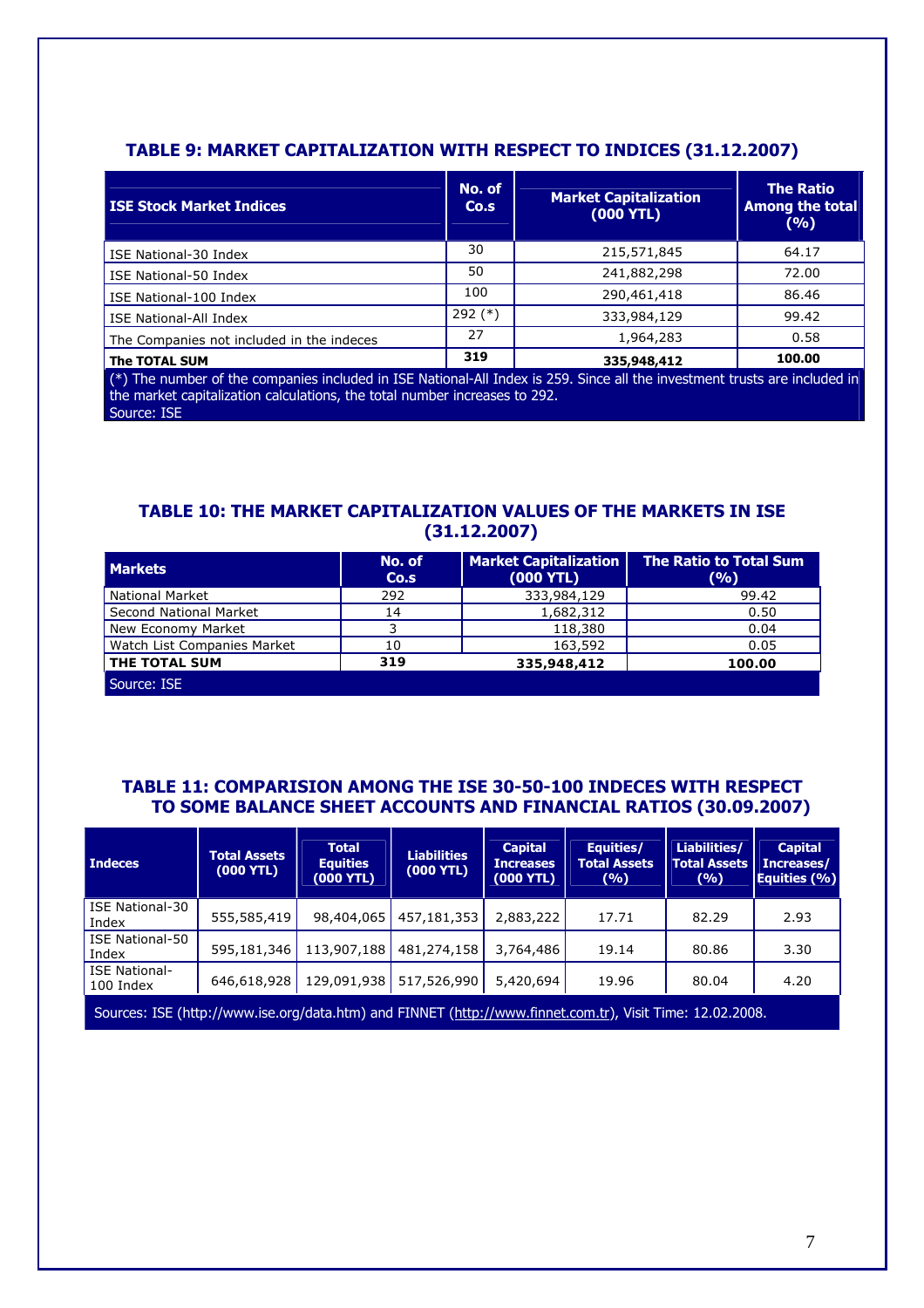#### **TABLE 12: COMPARISION AMONG THE ISE NATIONAL INDECES WITH RESPECT TO PROFITABILITY IN THE YEAR 2006 AND DIVIDEND DISTRIBUTION**

| <b>Indeces</b>                                                                                       | <b>Total Assets</b><br>(000 YTL) | <b>Net Profit</b><br>(Bin YTL) | <b>Total</b><br><b>Dividends</b><br>(000 YTL) | Cash<br><b>Dividens</b><br>(000 YTL) | <b>Stock</b><br><b>Dividends</b><br>(000)<br>YTL) | <b>Net</b><br><b>Profit</b><br><b>Total</b><br><b>Assets</b><br>(%) | <b>Total</b><br><b>Dividends/</b><br><b>Total</b><br><b>Assets</b><br>(%) | <b>Total</b><br>Dividends/<br><b>Net Profit</b><br>(%) | Cash<br>Dividends/<br><b>Net Profit</b><br>(%) | <b>Stock</b><br>Dividends/<br><b>Net Profit</b><br>(9/6) |
|------------------------------------------------------------------------------------------------------|----------------------------------|--------------------------------|-----------------------------------------------|--------------------------------------|---------------------------------------------------|---------------------------------------------------------------------|---------------------------------------------------------------------------|--------------------------------------------------------|------------------------------------------------|----------------------------------------------------------|
| ISE National-30 Index                                                                                | 513.691.359                      | 12,017,804                     | 4.290.820                                     | 4.113.091                            | 177.728                                           | 2.34                                                                | 0.84                                                                      | 35.70                                                  | 34.22                                          | 1.48                                                     |
| ISE National-50 Index                                                                                | 551,242,238                      | 13.323.288                     |                                               | 5.310.800 5.004.794                  | 306.006                                           | 2.42                                                                | 0.96                                                                      | 39.86                                                  | 37.56                                          | 2.30                                                     |
| ISE National-100 Index                                                                               | 596.659.803                      | 14.674.745                     | 5.884.327                                     | 5.510.473                            | 373.854                                           | 2.46                                                                | 0.99                                                                      | 40.10                                                  | 37.55                                          | 2.55                                                     |
| ISE National-All (*)                                                                                 | 664.076.292                      | 19.150.521                     | 7.874.623                                     | 6.999.321                            | 875.303                                           | 2.88                                                                | 1.19                                                                      | 41.12                                                  | 36.55                                          | 4.57                                                     |
| All the Markets (**)                                                                                 | 668,726,053                      | 19,005,314                     |                                               | 7,976,274 7,091,073                  | 885,202                                           | 2.84                                                                | 1.19                                                                      | 41.97                                                  | 37.31                                          | 4.66                                                     |
| Source: The data of net profits and the dividends are gotten from ISE web site (http://www.ise.org); |                                  |                                |                                               |                                      |                                                   |                                                                     |                                                                           |                                                        |                                                |                                                          |

The total assets values are gotten from the web site http://www.finnet.com.tr.

(\*) composed of 259 companies. (\*\*) composed of 332 companies.

#### **3.1.1. Foreign Investors Equities Trading**

#### **TABLE 13: FOREIGN INVESTORS CUSTODY ACCOUNTS AND TRADING**

| Year  | <b>Amount in</b><br><b>Custody</b><br>(Milion \$)                                                                                 | <b>Custody Ratio</b><br>$(*)$<br>(9/6) | <b>Purchases</b><br>(Million \$) | <b>Sales</b><br>(Million \$) | <b>Net Purchases</b><br>(Sales)<br>(Million \$) |  |  |  |
|-------|-----------------------------------------------------------------------------------------------------------------------------------|----------------------------------------|----------------------------------|------------------------------|-------------------------------------------------|--|--|--|
| 2002  | 3,450                                                                                                                             | 45.5                                   | 5,963                            | 5,993                        | $-30$                                           |  |  |  |
| 2003  | 8,654                                                                                                                             | 46.0                                   | 9,173                            | 8,163                        | 1,010                                           |  |  |  |
| 2004  | 16,141                                                                                                                            | 57.0                                   | 19,397                           | 17,971                       | 1,446                                           |  |  |  |
| 2005  | 33,782                                                                                                                            | 66.3                                   | 42,594                           | 38,508                       | 4,086                                           |  |  |  |
| 2006  | 34,897                                                                                                                            | 65.3                                   | 44,830                           | 43,687                       | 1,143                                           |  |  |  |
| 2007  | 69,887                                                                                                                            | 72.4                                   | 74,338                           | 69,804                       | 4,534                                           |  |  |  |
| $(*)$ | Calculated according to the market capitalization of the publicly held part of the ISE companies.<br>Sources: Takasbank, CRA, ISE |                                        |                                  |                              |                                                 |  |  |  |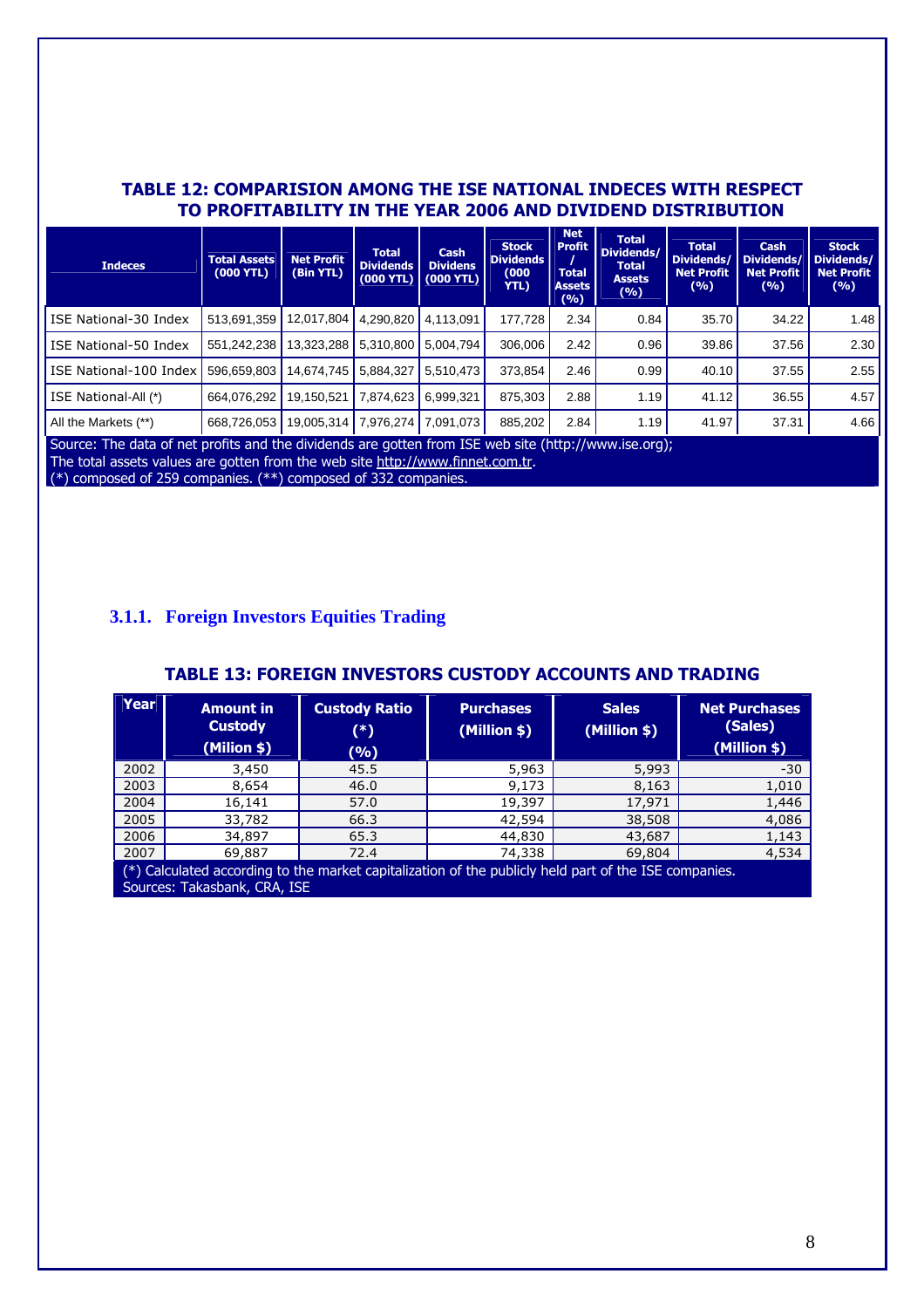## **3.1.2. Bonds and Bills Market**

|                      | 2002    | 2003      | 2004                               | 2005      | 2006      | 2007      |  |  |
|----------------------|---------|-----------|------------------------------------|-----------|-----------|-----------|--|--|
|                      |         |           | <b>BONDS AND BILLS MARKET</b>      |           |           |           |  |  |
|                      |         |           | <b>Outright Purchase and Sales</b> |           |           |           |  |  |
| Million YTL          | 102,095 | 213,098   | 372,670                            | 480,723   | 381,772   | 363,949   |  |  |
| Million \$           | 67,256  | 144,422   | 262,596                            | 359,371   | 270,183   | 278,873   |  |  |
|                      |         |           | <b>Repo Transactions</b>           |           |           |           |  |  |
| Million YTL          | 736,426 | 1,040,733 | 1,551,410                          | 1,859,714 | 2,538,802 | 2,571,169 |  |  |
| Million \$           | 480,725 | 701,545   | 1,090,476                          | 1,387,221 | 1,770,337 | 1,993,283 |  |  |
|                      |         |           | Total                              |           |           |           |  |  |
| Million YTL          | 838,520 | 1,253,831 | 1,924,080                          | 2,340,436 | 2,920,573 | 2,935,118 |  |  |
| Million \$           | 547,982 | 845,967   | 1,353,072                          | 1,746,591 | 2,040,520 | 2,272,156 |  |  |
| <b>DAILY AVERAGE</b> |         |           |                                    |           |           |           |  |  |
| Million YTL          | 3,314   | 5,015     | 7,635                              | 9,214     | 11,636    | 11,647    |  |  |
| Million \$           | 2,168   | 3,384     | 5,389                              | 6,876     | 8,130     | 9,016     |  |  |
| Source: ISE          |         |           |                                    |           |           |           |  |  |

#### **TABLE 14: BONDS AND BILLS MARKET TRADING VOLUME**

## **TABLE 15: OFF EXCHANGE FIXED INCOME TRADING**

|                      | 2002    | 2003    | 2004                               | 2005    | 2006    | 2007    |  |  |
|----------------------|---------|---------|------------------------------------|---------|---------|---------|--|--|
|                      |         |         | <b>OFF EXCHANGE TRADING</b>        |         |         |         |  |  |
|                      |         |         | <b>Outright Purchase and Sales</b> |         |         |         |  |  |
| <b>Million YTL</b>   | 133,037 | 149,312 | 223,549                            | 232,545 | 201,083 | 239,764 |  |  |
| Million \$           | 89,463  | 100,423 | 157,597                            | 173,964 | 140,301 | 184,015 |  |  |
|                      |         |         | <b>Repo Transactions</b>           |         |         |         |  |  |
| Million YTL          | 412,568 | 378,416 | 398,674                            | 336,402 | 504,661 | 486,125 |  |  |
| Million \$           | 276,790 | 253,970 | 281,311                            | 251,331 | 351,304 | 375,258 |  |  |
|                      |         |         | <b>Total</b>                       |         |         |         |  |  |
| <b>Million YTL</b>   | 545,605 | 527,728 | 622,222                            | 568,948 | 705,774 | 725,889 |  |  |
| Million \$           | 366,254 | 354,393 | 438,907                            | 425,295 | 491.605 | 559,274 |  |  |
| <b>DAILY AVERAGE</b> |         |         |                                    |         |         |         |  |  |
| <b>Million YTL</b>   | 2,140   | 2,119   | 2,469                              | 2,240   | 2,812   | 2,881   |  |  |
| Million \$           | 1,436   | 1,423   | 1,742                              | 1,674   | 1,959   | 2,219   |  |  |
| Source: ISE          |         |         |                                    |         |         |         |  |  |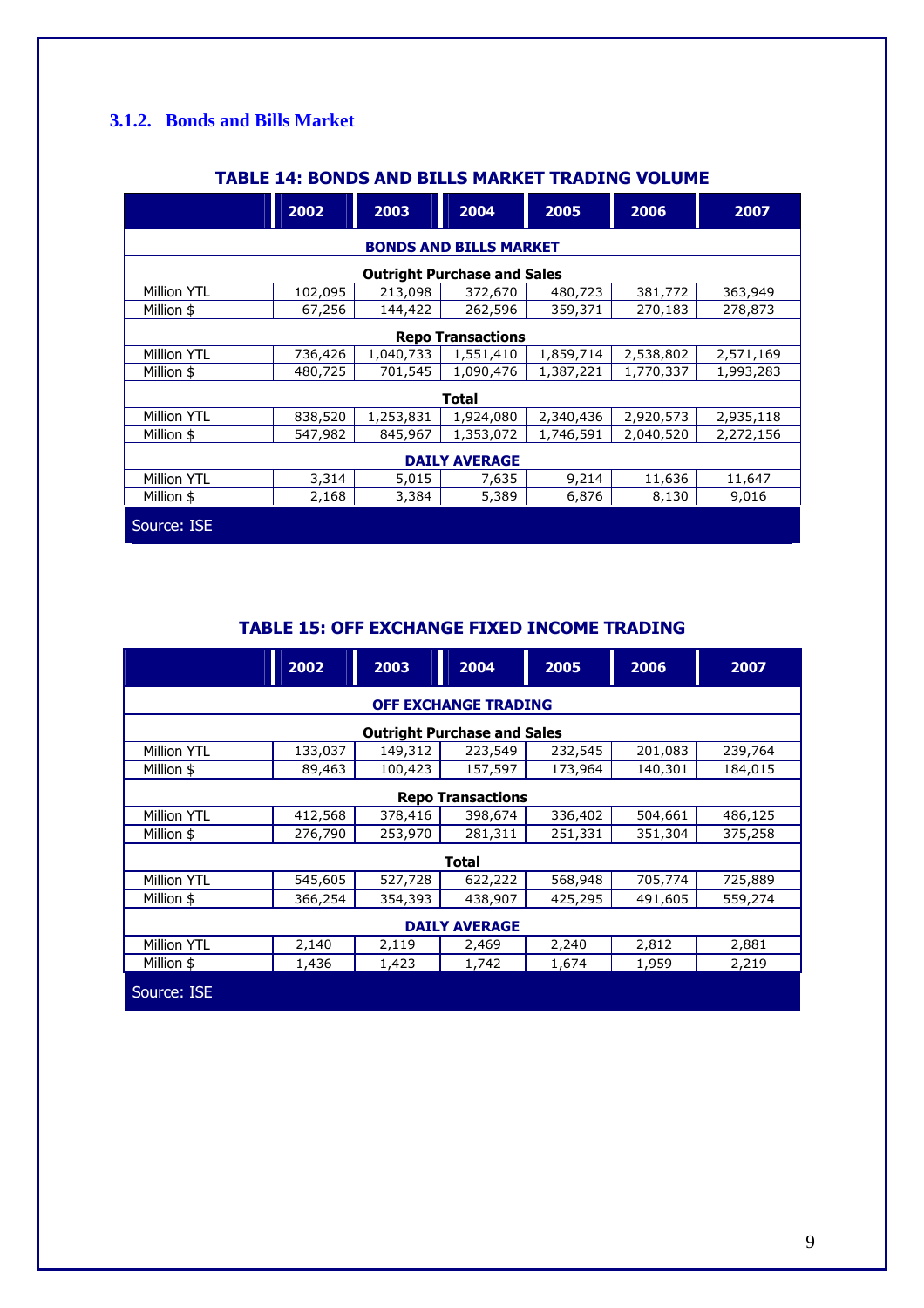## **3.1.3. Foreign Securities Transactions**

#### **TABLE 16: ISE FOREIGN SECURITIES (EUROBONDS) MARKET TRANSACTIONS (16.04.2007-31.12.2007)**

| <b>Currency</b>                                              | <b>Nominal Value of</b><br><b>Transactions</b> | <b>Turnover</b> | <b>Number of Contacts</b><br><b>Traded</b> |  |  |  |  |
|--------------------------------------------------------------|------------------------------------------------|-----------------|--------------------------------------------|--|--|--|--|
| Euro                                                         | 12,360,000                                     | 12,895,802.33   | 54                                         |  |  |  |  |
| US Dollar                                                    | 38,240,000                                     | 46,355,267.21   | 122                                        |  |  |  |  |
| <b>TOTAL</b>                                                 |                                                |                 | 176                                        |  |  |  |  |
| Sources: ISE Annual Report 2007, http://www.ise.org/data.htm |                                                |                 |                                            |  |  |  |  |

## **3.2. TURKISH DERIVATIVES EXCHANGE**

#### **TABLE 17: DERIVATIVES EXCHANGE TRADING**

| <b>Type of Future Contract</b> | Number Of Contracts<br><b>Traded</b> | <b>Trading Volume</b><br>$(000 \text{ YTL})$ | <b>Number of Open Positions</b> |
|--------------------------------|--------------------------------------|----------------------------------------------|---------------------------------|
|                                |                                      | 2006                                         |                                 |
| Equity Index                   | 2,194,245                            | 10,608,361                                   | 27,639                          |
| Interest Rate                  | 3,318                                | 26,049                                       | 0                               |
| Currency                       | 4,429,502                            | 6,747,505                                    | 170,431                         |
| Commodity                      | 1,438                                | 4,240                                        | 4                               |
| <b>Total</b>                   | 6,628,503                            | 17,386,155                                   | 198,074                         |
|                                |                                      | 2007                                         |                                 |
| Equity Index                   | 17,016,913                           | 107,605,751                                  | 123,076                         |
| Interest Rate                  | 401                                  | 3,355                                        | 0                               |
| Currency                       | 7.849.609                            | 10,426,033                                   | 111,637                         |
| Commodity                      | 110                                  | 304                                          | 4                               |
| <b>Total</b>                   | 24,867,033                           | 118,035,443                                  | 234,717                         |
| <b>Source: TURKDEX</b>         |                                      |                                              |                                 |

## **3.3. ISTANBUL GOLD EXCHANGE**

#### **TABLE 18: ISTANBUL GOLD EXCHANGE - GOLD TRADING**

|             | <b>TRADING AMOUNT (Kg)</b> |            |              |                    | <b>TRADING VOLUME</b> |
|-------------|----------------------------|------------|--------------|--------------------|-----------------------|
| Year        | YTL / gr.                  | \$ / ounce | <b>Total</b> | <b>Million YTL</b> | <b>Million \$</b>     |
| 2002        | 47,837                     | 95,149     | 142,986      | 749                | 942                   |
| 2003        | 77,643                     | 155,016    | 232,659      | 1,320              | 1,782                 |
| 2004        | 58,839                     | 221,425    | 280,264      | 1,068              | 2,909                 |
| 2005        | 19,907                     | 306,145    | 326,052      | 369                | 4,344                 |
| 2006        | 7,875                      | 224,421    | 232,296      | 227                | 4,409                 |
| 2007        | 36,131                     | 292,251    | 328,382      | 1,015              | 6,507                 |
| Source: IGE |                            |            |              |                    |                       |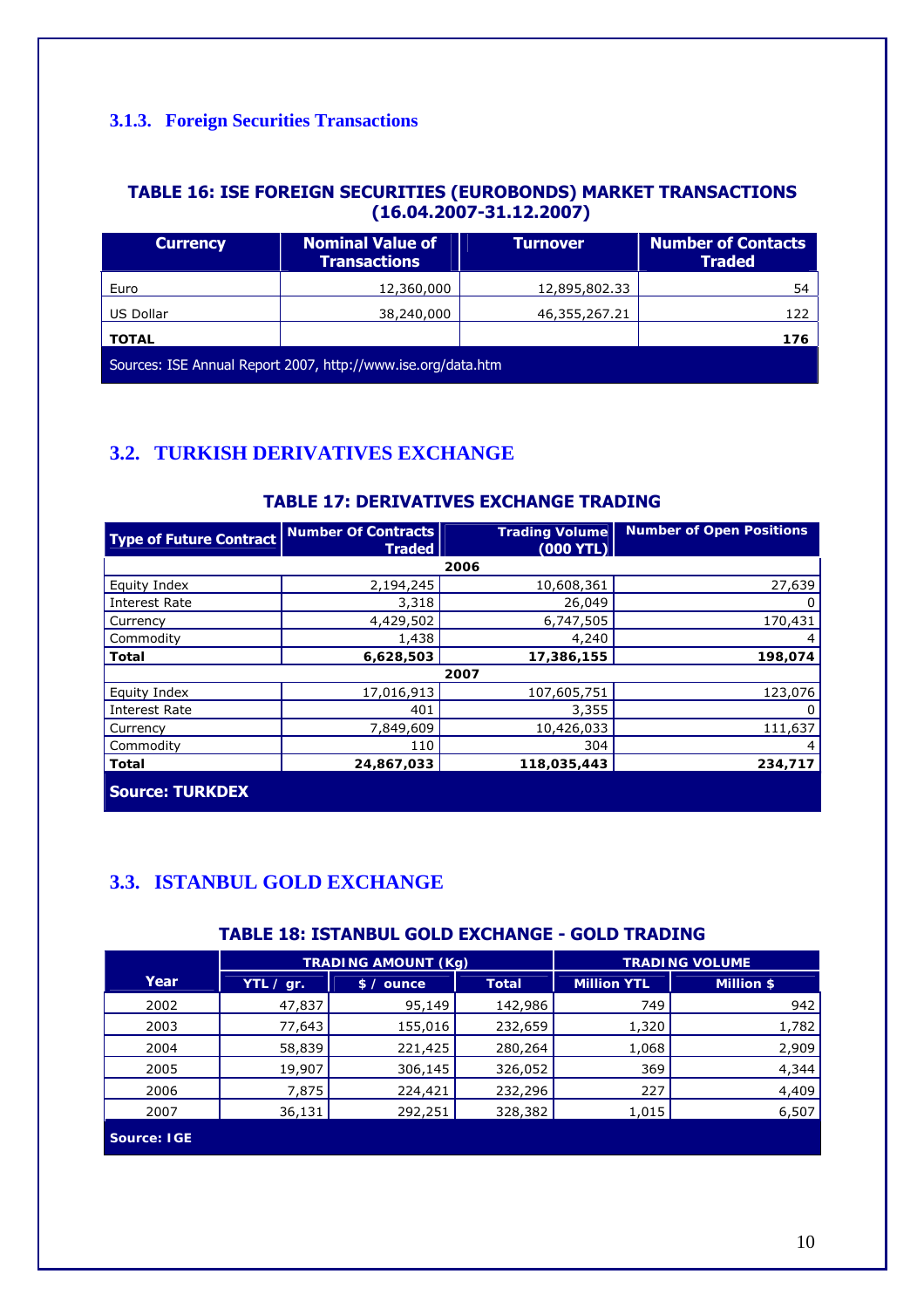|             | <b>TRADING AMOUNT (Kg)</b> |            |                  |            | <b>TRADING VOLUME</b> |
|-------------|----------------------------|------------|------------------|------------|-----------------------|
| Year        | YTL $\angle$ gr.           | \$ / ounce | YTL $\angle$ gr. | \$ / ounce | <b>Million \$</b>     |
| 2002        | 119,430                    | 97,309     | 216,739          | 27         | 15                    |
| 2003        | 163,730                    | 108,500    | 272,230          | 39         | 17                    |
| 2004        | 128,800                    | 189,200    | 318,000          | 40         | 41                    |
| 2005        | 102,440                    | 260,380    | 362,820          | 32         | 61                    |
| 2006        | 131,400                    | 146,016    | 277,416          | 71         | 53                    |
| 2007        | 199,800                    | 121,087    | 320,887          | 111        | 53                    |
| Source: IGE |                            |            |                  |            |                       |

## **TABLE 19: ISTANBUL GOLD EXCHANGE - SILVER TRADING**

#### **TABLE 20: ISTANBUL GOLD EXCHANGE – PRECIOUS METALS LENDING MARKET TRANSACTIONS**

| Year        | <b>Precious Metal</b> | <b>Number of</b><br><b>Transactions</b> | <b>Trading Amount (Kg)</b> |
|-------------|-----------------------|-----------------------------------------|----------------------------|
| 2006        | Gold                  | о                                       | 185                        |
| 2007        | Gold                  |                                         |                            |
| Source: IGE |                       |                                         |                            |

## **4. CAPITAL MARKET INSTITUTIONS**

## **4.1. MUTUAL FUNDS**

## **GRAPH 5: MUTUAL FUNDS BY PORTFOLIO SIZE (DECEMBER 2007)**

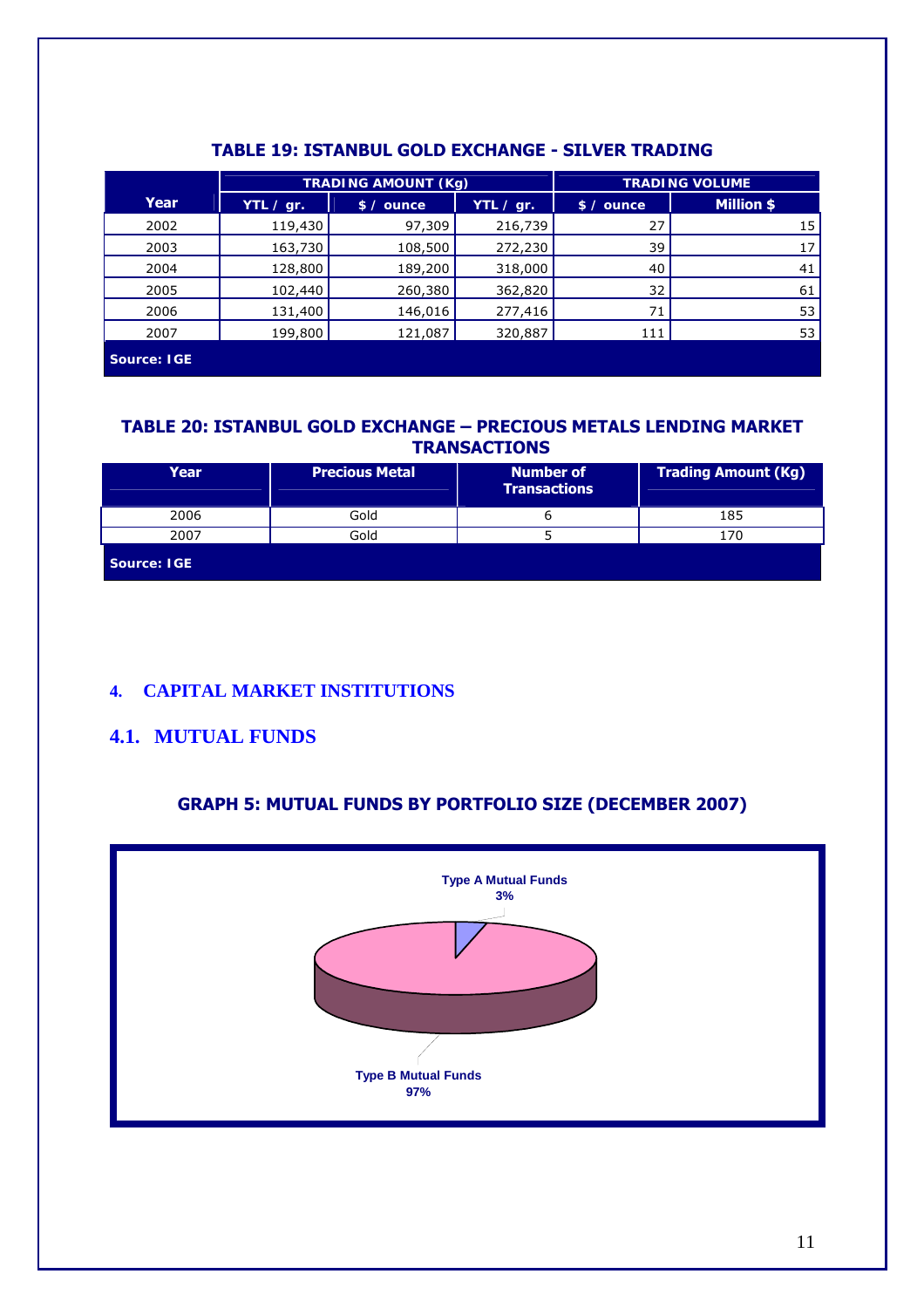#### **GRAPH 6: MUTUAL FUNDS BY NUMBER OF INVESTORS (DECEMBER 2007)**



#### **TABLE 21: PORTFOLIO DISTRIBUTION OF TYPE A MUTUAL FUNDS**

| <b>HS % : Equities</b>            |                        |                                         | TR % : Rev. Repo         |                                      |                                                |         |                |                 |                 |                   |
|-----------------------------------|------------------------|-----------------------------------------|--------------------------|--------------------------------------|------------------------------------------------|---------|----------------|-----------------|-----------------|-------------------|
| KB % : Government Debt Securities |                        |                                         |                          | <b>BPP % : Exchange Money Market</b> |                                                |         |                |                 |                 |                   |
| <b>ÖT % : Corporate Bonds</b>     |                        |                                         |                          | <b>YMK % : Foreign Securities</b>    |                                                |         |                |                 |                 |                   |
| Year                              | No. of<br><b>Funds</b> | Total<br>value<br>(000 YTL)   Investors | No. of                   | HS.<br>%                             | KB.<br>℅                                       | ÖT<br>% | <b>TR</b><br>% | <b>BPP</b><br>℅ | <b>YMK</b><br>℅ | <b>Other</b><br>℅ |
| 2002                              |                        | 434,884                                 | $\overline{\phantom{a}}$ | 54.46                                | 13.11                                          | 0.00    | 32.37          | 0.00            | 0.07            | 0.00              |
| 2003                              |                        | 743,863                                 | $\overline{\phantom{a}}$ | 63.95                                | 17.57                                          | 0.00    | 18.36          | 0.00            | 0.12            | 0.00              |
| 2004                              | 123                    | 780,370                                 | 105,275                  | 67.78                                | 20.44                                          | 0.00    | 10.87          | 0.51            | 0.39            | 0.00              |
| 2005                              | 126                    | 1,033,635                               | 142,794                  | 70.44                                | 15.83                                          | 0.00    | 12.29          | 0.88            | 0.54            | 0.02              |
| 2006                              | 126                    | 831,518                                 | 133,503                  | 64.76                                | 17.88                                          | 0.00    | 15.53          | 0.85            | 0.70            | 0.28              |
| 2007                              | 129                    | 919,383                                 | 165,311                  | 68.16                                | 16.03<br>0.55<br>0.28<br>0.30<br>14.96<br>0.27 |         |                |                 |                 |                   |
| Source: CMB                       |                        |                                         |                          |                                      |                                                |         |                |                 |                 |                   |

#### **TABLE 22: PORTFOLIO DISTRIBUTION OF TYPE B MUTUAL FUNDS**

| HS % : Equities                   |                        |                                 |                            |                | TR % : Rev. Repo                       |                                      |          |                 |                 |                   |
|-----------------------------------|------------------------|---------------------------------|----------------------------|----------------|----------------------------------------|--------------------------------------|----------|-----------------|-----------------|-------------------|
| KB % : Government Debt Securities |                        |                                 |                            |                |                                        | <b>BPP % : Exchange Money Market</b> |          |                 |                 |                   |
| <b>ÖT %: Corporate Bonds</b>      |                        |                                 |                            |                | YMK % : Foreign Securities             |                                      |          |                 |                 |                   |
|                                   |                        |                                 |                            |                |                                        |                                      |          |                 |                 |                   |
| Year                              | No. of<br><b>Funds</b> | <b>Total value</b><br>(000 YTL) | No. of<br><b>Investors</b> | <b>HS</b><br>% | <b>KB</b><br>℅                         | ÖT<br>%                              | TR.<br>% | <b>BPP</b><br>% | <b>YMK</b><br>℅ | <b>Other</b><br>% |
| 2002                              |                        | 8,911,788                       |                            | 0.03           | 51.04                                  | 0.00                                 | 48.81    | 0.00            | 0.10            | 0.02              |
| 2003                              |                        | 19,114,297                      |                            | 0.04           | 68.9                                   | 0.00                                 | 30.97    | 0.00            | 0.09            | 0.00              |
| 2004                              | 130                    | 23,663,404                      | 2,527,187                  | 0.06           | 68.71                                  | 0.00                                 | 28.32    | 2.91            | 0.00            | 0.00              |
| 2005                              | 149                    | 28,340,487                      | 2,816,779                  | 0.05           | 72.26                                  | 0.00                                 | 26.53    | 1.15            | 0.01            | 0.00              |
| 2006                              | 163                    | 21,180,058                      | 2,337,406                  | 0.26           | 39.07                                  | 0.00                                 | 59.18    | 1.41            | 0.06            | 0.01              |
| 2007                              | 168                    | 25,461,778 2,833,143            |                            | 0.16           | 38.69<br>57.78<br>3.07<br>0.08<br>0.05 |                                      |          |                 |                 |                   |
| Source: CMB                       |                        |                                 |                            |                |                                        |                                      |          |                 |                 |                   |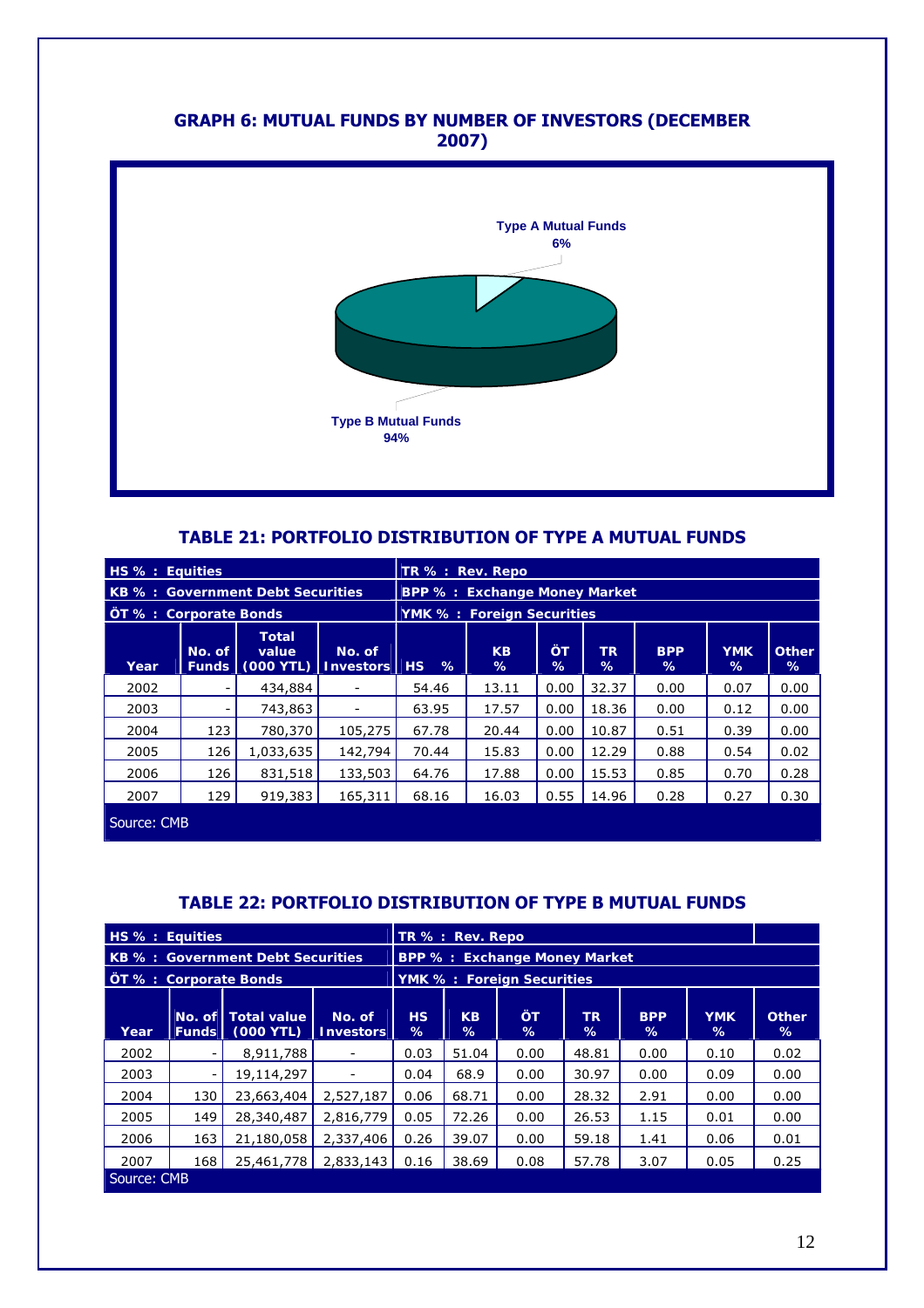| <b>HS % : Equities</b>                                                                                          |                          |                                 |                            | TR % : Rev. Repo                  |                                     |         |                |                 |                 |                   |  |  |
|-----------------------------------------------------------------------------------------------------------------|--------------------------|---------------------------------|----------------------------|-----------------------------------|-------------------------------------|---------|----------------|-----------------|-----------------|-------------------|--|--|
| <b>KB % : Government Debt Securities</b>                                                                        |                          |                                 |                            |                                   | <b>BPP %: Exchange Money Market</b> |         |                |                 |                 |                   |  |  |
| <b>ÖT %: Corporate Bonds</b>                                                                                    |                          |                                 |                            | <b>YMK % : Foreign Securities</b> |                                     |         |                |                 |                 |                   |  |  |
| Year                                                                                                            | No. of I<br><b>Funds</b> | <b>Total value</b><br>(000 YTL) | No. of<br><b>Investors</b> | <b>HS</b><br>%                    | <b>KB</b><br>%                      | ÖT<br>℅ | <b>TR</b><br>% | <b>BPP</b><br>% | <b>YMK</b><br>℅ | <b>Other</b><br>℅ |  |  |
| 2002                                                                                                            |                          | 9,346,672                       |                            | 2.56                              | 49.28                               | 0.00    | 48.04          | 0.00            | 0,10            | 0.02              |  |  |
| 2003                                                                                                            |                          | 19,858,160                      |                            | 2.43                              | 66.98                               | 0.00    | 30.5           | 0.00            | 0.09            | 0.00              |  |  |
| 2004                                                                                                            | 253                      | 24,443,774                      | 2,632,462                  | 2.22                              | 67.17                               | 0.00    | 27.77          | 2.83            | 0.02            | 0.00              |  |  |
| 2005                                                                                                            | 275                      | 29,374,122                      | 2,959,573                  | 2.52                              | 70.27                               | 0.00    | 26.03          | 1.14            | 0.03            | 0.00              |  |  |
| 2006                                                                                                            | 289                      | 22,011,576                      | 2,470,909                  | 2.70                              | 38.27                               | 0.00    | 57.53          | 1.39            | 0.09            | 0.02              |  |  |
| 0.25<br>297<br>2.53<br>37.90<br>2.97<br>26,381,161<br>2,998,454<br>56.29<br>2007<br>0.00<br>0.05<br>Source: CMB |                          |                                 |                            |                                   |                                     |         |                |                 |                 |                   |  |  |

## **TABLE 23: PORTFOLIO DISTRIBUTION OF TOTAL MUTUAL FUNDS**

#### **TABLE 24: MARKET SHARE OF MUTUAL FUND FOUNDERS**

| Year        | <b>Total Market share of first</b><br>three founders (%) | <b>Total Market share of</b><br>first five founders (%) | <b>Total Market share of first ten</b><br>founders (%) |
|-------------|----------------------------------------------------------|---------------------------------------------------------|--------------------------------------------------------|
| 2002        | 43.28                                                    | 63.22                                                   | 86.41                                                  |
| 2003        | 45.16                                                    | 64.16                                                   | 84.02                                                  |
| 2004        | 46.37                                                    | 64.13                                                   | 84.49                                                  |
| 2005        | 43.29                                                    | 63.63                                                   | 84.31                                                  |
| 2006        | 45.36                                                    | 66.00                                                   | 85.64                                                  |
| 2007        | 51.01                                                    | 69.27                                                   | 85.76                                                  |
| Source: CMB |                                                          |                                                         |                                                        |

## **4.2. PENSION FUNDS**

#### **TABLE 25: PENSION FUNDS**

| <b>HS % : Equities</b>            |                  |                     |                          | KB % : Govt. Debt Securities         |           |      |           |            |      |                    |
|-----------------------------------|------------------|---------------------|--------------------------|--------------------------------------|-----------|------|-----------|------------|------|--------------------|
| ÖT % : Corporate Bonds            |                  |                     |                          | TR % : Rev. Repo                     |           |      |           |            |      |                    |
| <b>YMK % : Foreign Securities</b> |                  |                     |                          | <b>BPP % : Exchange Money Market</b> |           |      |           |            |      |                    |
|                                   |                  |                     | <b>ALL PENSION FUNDS</b> |                                      |           |      |           |            |      |                    |
|                                   | <b>Number of</b> | <b>Total Value</b>  | No. of                   | <b>HS</b>                            | <b>KB</b> | ÖT   | <b>TR</b> | <b>BPP</b> |      | <b>YMK</b>   Other |
| Year                              | <b>Funds</b>     | $(000 \text{ YTL})$ | <b>Investors</b>         | (%)                                  | (%)       | (%)  | (%)       | (96)       | (%)  | (%)                |
| 2003                              | 68               | 42,779              |                          | 11.18                                | 69.46     | 0.00 | 13.76     | 0.82       | 4.20 | 0.57               |
| 2004                              | 81               | 296,125             | 1,040,217                | 13.32                                | 72.44     | 0.00 | 9.07      | 3.33       | 1.84 | 0.00               |
| 2005                              | 96               | 1,219,049           | 2,025,705                | 11.12                                | 80.41     | 0.00 | 5.35      | 0.91       | 0.76 | 1.45               |
| 2006                              | 102              | 2,821,385           | 2,807,557                | 8.59                                 | 73.03     | 0.00 | 14.43     | 2.50       | 0.69 | 0.75               |
| 2007                              | 104              | 4,558,886           | 4,384,501                | 11.60                                | 68.87     | 0.00 | 13.66     | 0.42       | 0.51 | 4.93               |
| Source: CMB                       |                  |                     |                          |                                      |           |      |           |            |      |                    |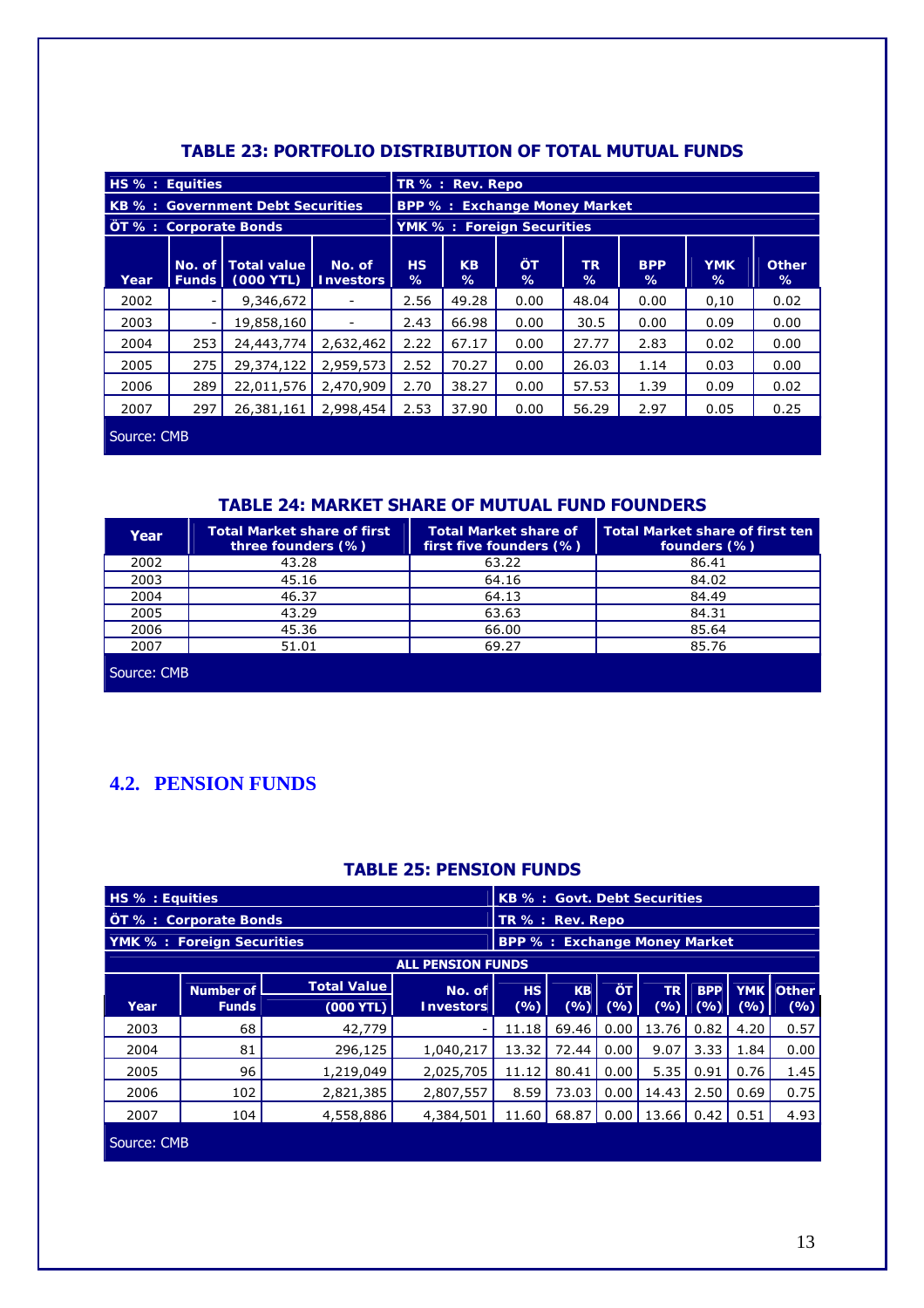| Year        | Total Market Share Of The First Three<br>Founders (%) | <b>Total Market Share Of The First Five</b><br>Founders (%) |
|-------------|-------------------------------------------------------|-------------------------------------------------------------|
| 2004        | 47.57                                                 | 72.30                                                       |
| 2005        | 47.39                                                 | 70.71                                                       |
| 2006        | 50.06                                                 | 71.10                                                       |
| 2007        | 50.82                                                 | 73.37                                                       |
| Source: CMB |                                                       |                                                             |

## **TABLE 26: MARKET SHARE OF PENSION FUND FOUNDERS**

## **4.3. FOREIGN MUTUAL FUNDS**

#### **TABLE 27: PORTFOLIO VALUE OF FOREIGN MUTUAL FUNDS**

|             |               | <b>Portfolio Value</b> |            |  |  |  |  |
|-------------|---------------|------------------------|------------|--|--|--|--|
| <b>Year</b> | <b>Number</b> | <b>Million YTL</b>     | Million \$ |  |  |  |  |
| 2002        | 40            | 29                     | 18         |  |  |  |  |
| 2003        | 47            | 28                     | 20         |  |  |  |  |
| 2004        | 47            | 27                     | 20         |  |  |  |  |
| 2005        | 53            | 34                     | 25         |  |  |  |  |
| 2006        | 60            | 74                     | 52         |  |  |  |  |
| 2007        | 60            | 90                     | 77         |  |  |  |  |
| Source: CMB |               |                        |            |  |  |  |  |

## **4.4. EXCHANGE TRADED FUNDS**

#### **TABLE 28: EXCHANGE TRADED FUNDS**

|                      |                                    | Portfolio Distribution (%)                   |        |                                                    |                        |       |                       |  |  |
|----------------------|------------------------------------|----------------------------------------------|--------|----------------------------------------------------|------------------------|-------|-----------------------|--|--|
| <b>Founder</b>       | <b>Fund Title</b>                  | <b>Public</b><br><b>Offer</b><br><b>Date</b> |        | Govt.<br><b>Debt</b><br><b>Equities Securities</b> | <b>Reverse</b><br>Repo | Other | <b>Total</b><br>(YTL) |  |  |
| AKBANK T.A.S.        | S&P/IFCI TÜRKİYE                   | 10.11.2006                                   | 99.56  | 0.00                                               | 0.44                   | 0.00  | 4,337,064             |  |  |
| BİZİM M.D.A.S.       | DOW JONES DJIM TÜRKİYE             | 24.01.2006                                   | 100.00 | 0.00                                               | 0.00                   | 0.00  | 2,831,111             |  |  |
| FİNANSBANK A.S.      | DOW JONES İSTANBUL 20              | 10.11.2005                                   | 86.58  | 13.32                                              | 0.11                   | 0.00  | 105,416,080           |  |  |
| FİNANSBANK A.S.      | KÜÇÜK VE ORTA ÖLC.SRK.SMIST İST.25 | 01.06.2006                                   | 99.21  | 0.00                                               | 0.79                   | 0.00  | 1,261,107             |  |  |
| FİNANSBANK A.S.      | MALİ SEKTÖR DIŞI NFIST İST.20      | 26.12.2005                                   | 99.08  | 0.00                                               | 0.92                   | 0.00  | 1,516,501             |  |  |
| IS YATIRIM M.D. A.S. | İS YAT.-DJ TÜRKİYE EŞİT AĞIR. 15   | 19.12.2005                                   | 99.80  | 0.00                                               | 0.20                   | 0.00  | 5,907,233             |  |  |
| FİNANSBANK A.Ş.      | İSTANBUL GOLD B TİPİ ALTIN         | 21.09.2006                                   | 0.00   | 0.00                                               | 0.98                   | 99.02 | 40,336,534            |  |  |
| FİNANSBANK A.S.      | FTSE ISTANBUL BONO FBIST           | 30.07.2007                                   | 0.00   | 99.91                                              | 0.09                   | 0.00  | 106,748,514           |  |  |
| <b>TOTAL</b>         |                                    |                                              |        |                                                    |                        |       | 268,354,145           |  |  |
| Source: CMB          |                                    |                                              |        |                                                    |                        |       |                       |  |  |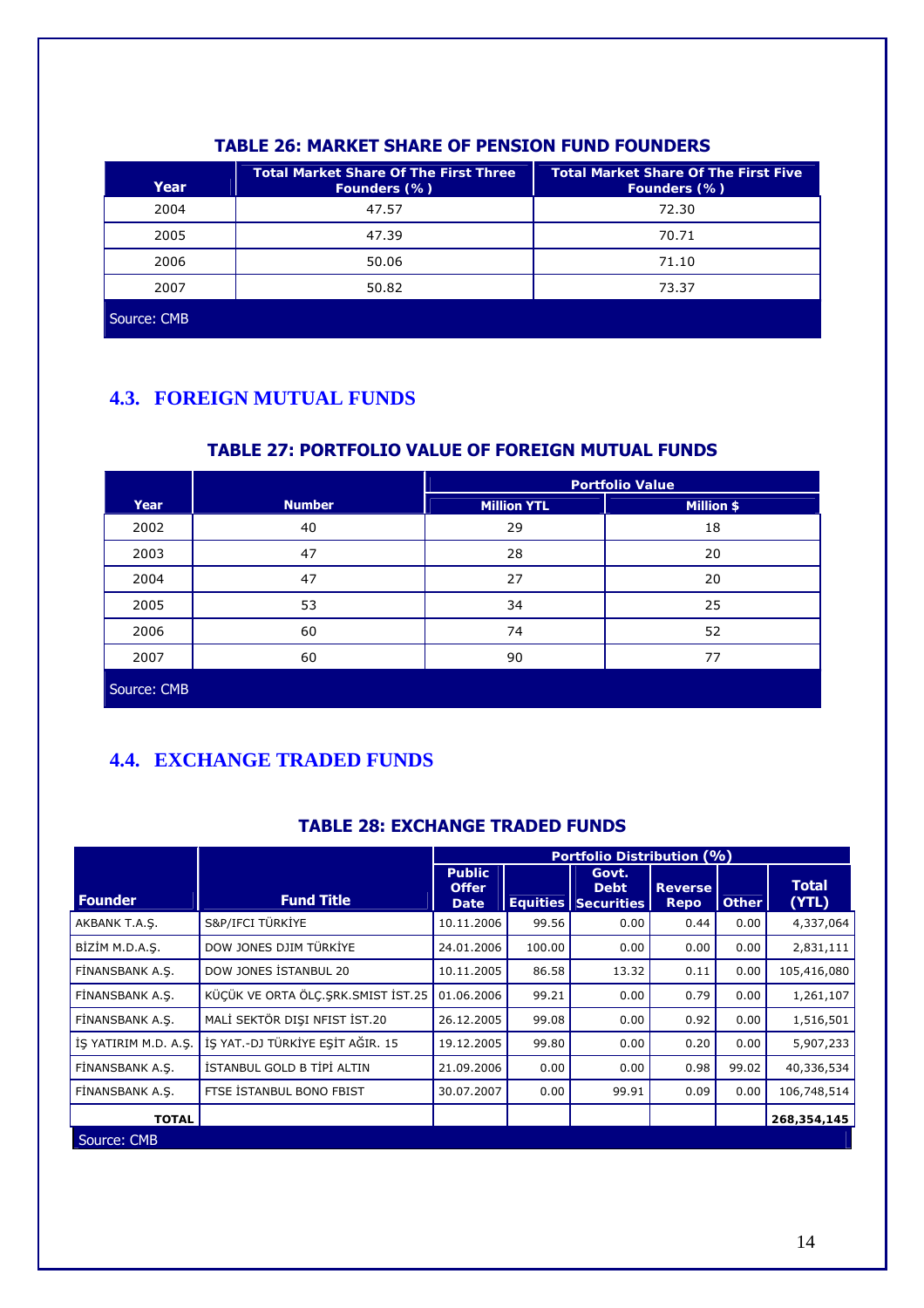## **4.5. PROTECTED FUNDS**

| <b>Founder</b>    | <b>Fund</b>                                        | <b>Public</b><br><b>Offer Date</b> | <b>Fund Initial</b><br>Amount<br>(Million YTL) | <b>Maturity</b> | <b>Initial Portfolio</b>                                                                                                                  |
|-------------------|----------------------------------------------------|------------------------------------|------------------------------------------------|-----------------|-------------------------------------------------------------------------------------------------------------------------------------------|
| AKBANK            | TYPE B %100<br>PROTECTED 1st<br>Mutual Fund        | (26.11.2007-<br>12.12.2007)        | 200                                            | 1 year          | Government Debt Securities / Reverse<br>Repo and Over the Counter Options<br>Contracts of ISE-30 Futures                                  |
| <b>AKBANK</b>     | TYPE B %100<br>PROTECTED 2nd<br>Mutual Fund        | (26.11.2007-<br>12.12.2007)        | 200                                            | 1 year          | Government Debt Securities / Reverse<br>Repo and Over the Counter Options<br>Contracts of ISE-30 Futures or<br><b>TRYUSDollar Futures</b> |
| <b>FORTISBANK</b> | TYPE B %100<br>PROTECTED 1st<br>Mutual Fund        | $(21.11.2007 -$<br>07.12.2007)     | 30                                             | 6<br>months     | Government Debt Securities / Reverse<br>Repo-over the counter and Options<br>Contracts of Eurostoxx 50                                    |
| <b>FORTISBANK</b> | TYPE B %100<br>PROTECTED 2nd<br><b>Mutual Fund</b> | (21.11.2007-<br>07.12.2007)        | 6.5                                            | 6<br>months     | Government Debt Securities / Reverse<br>Repo-over the counter and Options<br>Contracts of Eurostoxx 50                                    |
| <b>TOTAL</b>      |                                                    |                                    | 436.5                                          |                 |                                                                                                                                           |
| Source: CMB       |                                                    |                                    |                                                |                 |                                                                                                                                           |

#### **TABLE 29: PROTECTED FUNDS**

## **4.6. INVESTMENT TRUSTS**

#### **TABLE 30: NET ASSET VALUE OF INVESTMENT TRUSTS**

|             |               | <b>Net Asset Value</b> |                   |  |  |  |  |  |
|-------------|---------------|------------------------|-------------------|--|--|--|--|--|
| Year        | <b>Number</b> | <b>000 YTL</b>         | <b>Million \$</b> |  |  |  |  |  |
| 2002        | 22            | 138,926                | 85                |  |  |  |  |  |
| 2003        | 22            | 224,000                | 160               |  |  |  |  |  |
| 2004        | 23            | 314,433                | 234               |  |  |  |  |  |
| 2005        | 26            | 488,000                | 364               |  |  |  |  |  |
| 2006        | 30            | 539,906                | 382               |  |  |  |  |  |
| 2007        | 33            | 688,549                | 587               |  |  |  |  |  |
| Source: CMB |               |                        |                   |  |  |  |  |  |

#### **TABLE 31: PORTFOLIO DISTRIBUTION OF INVESTMENT TRUSTS**

| <b>HS % : Equities</b>            |                                      |                                 | KB % : Govt. Debt Securities                             |                                      |                            |         |                      |                 |                              |                               |  |
|-----------------------------------|--------------------------------------|---------------------------------|----------------------------------------------------------|--------------------------------------|----------------------------|---------|----------------------|-----------------|------------------------------|-------------------------------|--|
| ÖT % : Corporate Bonds            |                                      |                                 | TR % : Rev. Repo                                         |                                      |                            |         |                      |                 |                              |                               |  |
| <b>YMK % : Foreign Securities</b> |                                      |                                 |                                                          | <b>BPP % : Exchange Money Market</b> |                            |         |                      |                 |                              |                               |  |
| <b>YEAR</b>                       | <b>Number of</b><br><b>Companies</b> | <b>Net Asset Value</b><br>(YTL) | <b>Market</b><br>Value (YTL)                             | <b>HS</b><br>$\frac{0}{0}$           | <b>KB</b><br>$\frac{0}{0}$ | ÖT<br>% | TR.<br>$\frac{0}{0}$ | <b>BPP</b><br>% | <b>IYMK</b><br>$\frac{9}{6}$ | <b>Other</b><br>$\frac{9}{6}$ |  |
| 2002                              | 22                                   | 138,926,236                     | 71,413,233                                               | 47.09                                | 32.13                      | 0.00    | 20.51                | 0.00            | 0.00                         | 0.27                          |  |
| 2003                              | 22                                   | 223,676,358                     | 159,320,867                                              | 54.60                                | 32.87                      | 0.00    | 11.82                | 0.00            | 0.00                         | 0.71                          |  |
| 2004                              | 23                                   | 314,433,125                     | 297,587,329                                              | 62.56                                | 27.21                      | 0.00    | 8.28                 | 1.95            | 0.00                         | 0.00                          |  |
| 2005                              | 26                                   | 488,241,858                     | 451,989,894                                              | 53.36                                | 31.52                      | 0.00    | 12.59                | 2.52            | 0.00                         | 0.00                          |  |
| 2006                              | 30                                   | 539,905,746                     | 424,047,329                                              | 50.85                                | 25.56                      | 0.01    | 20.27                | 3.05            | 0.00                         | 0.27                          |  |
| 2007                              | 33                                   | 688,549,233                     | 432,805,332   43.41   35.28   0.00   20.70   0.38   0.00 |                                      |                            |         |                      |                 |                              | 0.23                          |  |
| Source: CMB                       |                                      |                                 |                                                          |                                      |                            |         |                      |                 |                              |                               |  |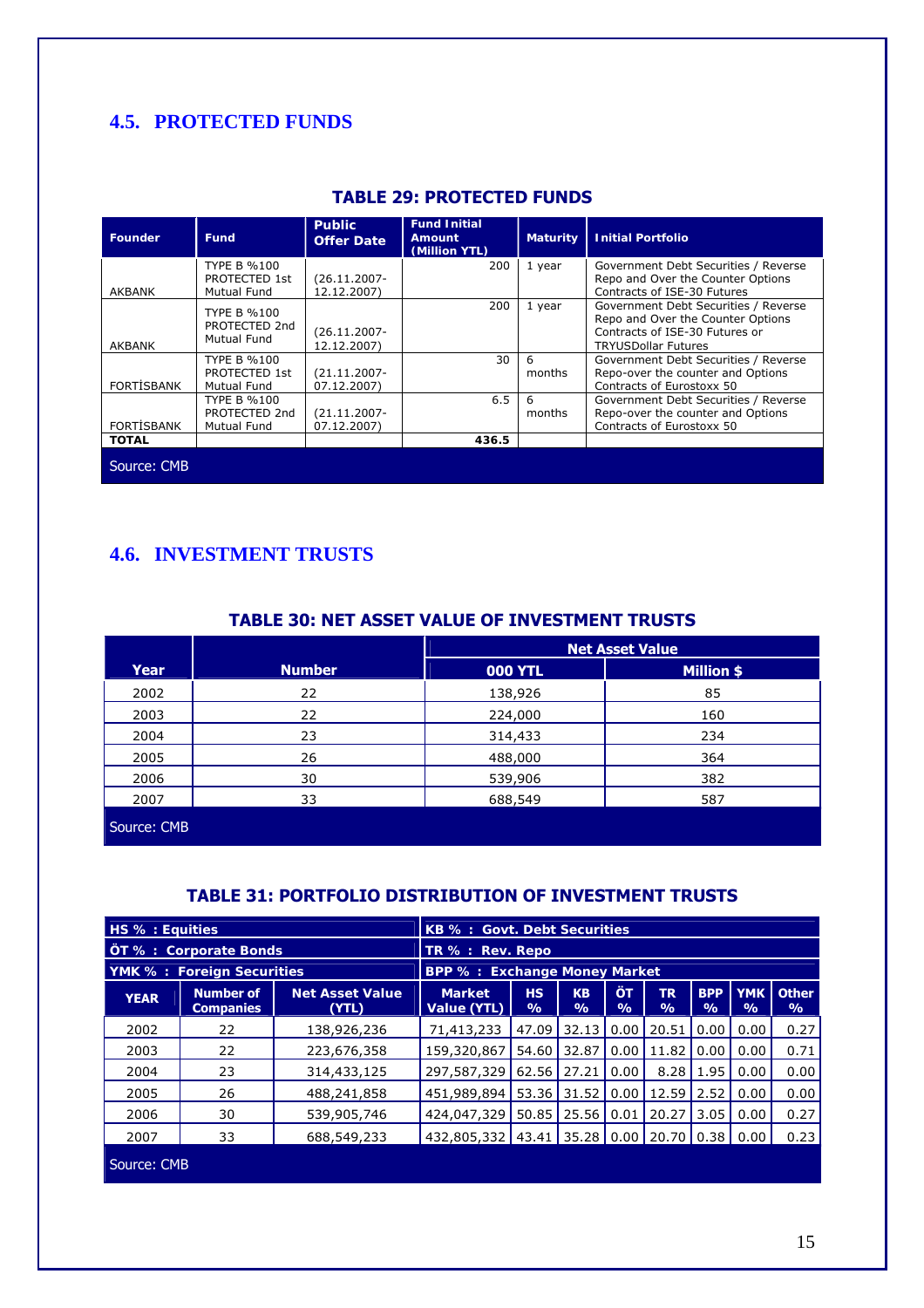| Year        | <b>Total Market Share Of The</b><br><b>First Three Investment Trusts</b><br>(9/6) | <b>Total Market Share Of The</b><br><b>First Five Investment Trusts</b><br>(%) | <b>Total Market Share Of The</b><br><b>First Ten Investment Trusts</b><br>(%) |
|-------------|-----------------------------------------------------------------------------------|--------------------------------------------------------------------------------|-------------------------------------------------------------------------------|
| 2004        | 48.06                                                                             | 58.63                                                                          | 78.48                                                                         |
| 2005        | 47.86                                                                             | 59.13                                                                          | 78.90                                                                         |
| 2006        | 47.43                                                                             | 59.71                                                                          | 78.10                                                                         |
| 2007        | 40.06                                                                             | 50.84                                                                          | 69.36                                                                         |
| Source: CMB |                                                                                   |                                                                                |                                                                               |

#### **TABLE 32: MARKET SHARES OF INVESTMENT TRUSTS**

## **4.7. REAL ESTATE INVESTMENT TRUSTS**

#### **TABLE 33: PORTFOLIO DISTRIBUTION OF REAL ESTATE INVESTMENT TRUSTS**

|                        |               |                  |                                  | <b>Portfolio Distribution</b> |                     |                                       | <b>Porfolio Value</b> |
|------------------------|---------------|------------------|----------------------------------|-------------------------------|---------------------|---------------------------------------|-----------------------|
| Year                   | <b>Number</b> | <b>GM</b><br>(%) | <b>GMP</b><br>(%)                | <b>KB</b><br>(%)              | <b>Other</b><br>(%) | <b>000 YTL</b>                        | <b>Million \$</b>     |
| 2002                   | 9             | 72.80            | 23.08                            | 2.37                          | 1.76                | 1,081,125                             | 661                   |
| 2003                   | 9             | 72.16            | 20.09                            | 5.35                          | 2.40                | 1,179,000                             | 845                   |
| 2004                   | 9             | 90.63            | 0.00                             | 0.00                          | 9.37                | 1,383,000                             | 1,030                 |
| 2005                   | 10            | 84.86            | 0.00                             | 0.00                          | 14.71               | 2,209,000                             | 1,645                 |
| 2006                   | 11            | 93.79            | 0.21                             | 6.01                          | 0.00                | 2,480,857                             | 1,756                 |
| 2007                   | 13            | 82.18            | 0.14                             | 17.54                         | 0.00                | 4,117,754                             | 3,513                 |
| <b>GM: Real Estate</b> |               |                  | <b>GMP: Real Estate Projects</b> |                               |                     | <b>KB: Government Debt Securities</b> |                       |

#### Source: CMB

#### **TABLE 34: MARKET SHARES OF REAL ESTATE INVESTMENT TRUSTS**

| Year        | <b>Total Market Share Of The First Three</b><br><b>Real Estate Investment Trusts</b><br>(%) | <b>Total Market Share Of The First Five</b><br><b>Real Estate Investment Trusts</b><br>(%) |
|-------------|---------------------------------------------------------------------------------------------|--------------------------------------------------------------------------------------------|
| 2002        | 78.48                                                                                       | 89.13                                                                                      |
| 2003        | 74.35                                                                                       | 86.17                                                                                      |
| 2004        | 83.54                                                                                       | 92.78                                                                                      |
| 2005        | 74.11                                                                                       | 87.45                                                                                      |
| 2006        | 77.09                                                                                       | 89.47                                                                                      |
| 2007        | 75.57                                                                                       | 84.44                                                                                      |
| Source: CMB |                                                                                             |                                                                                            |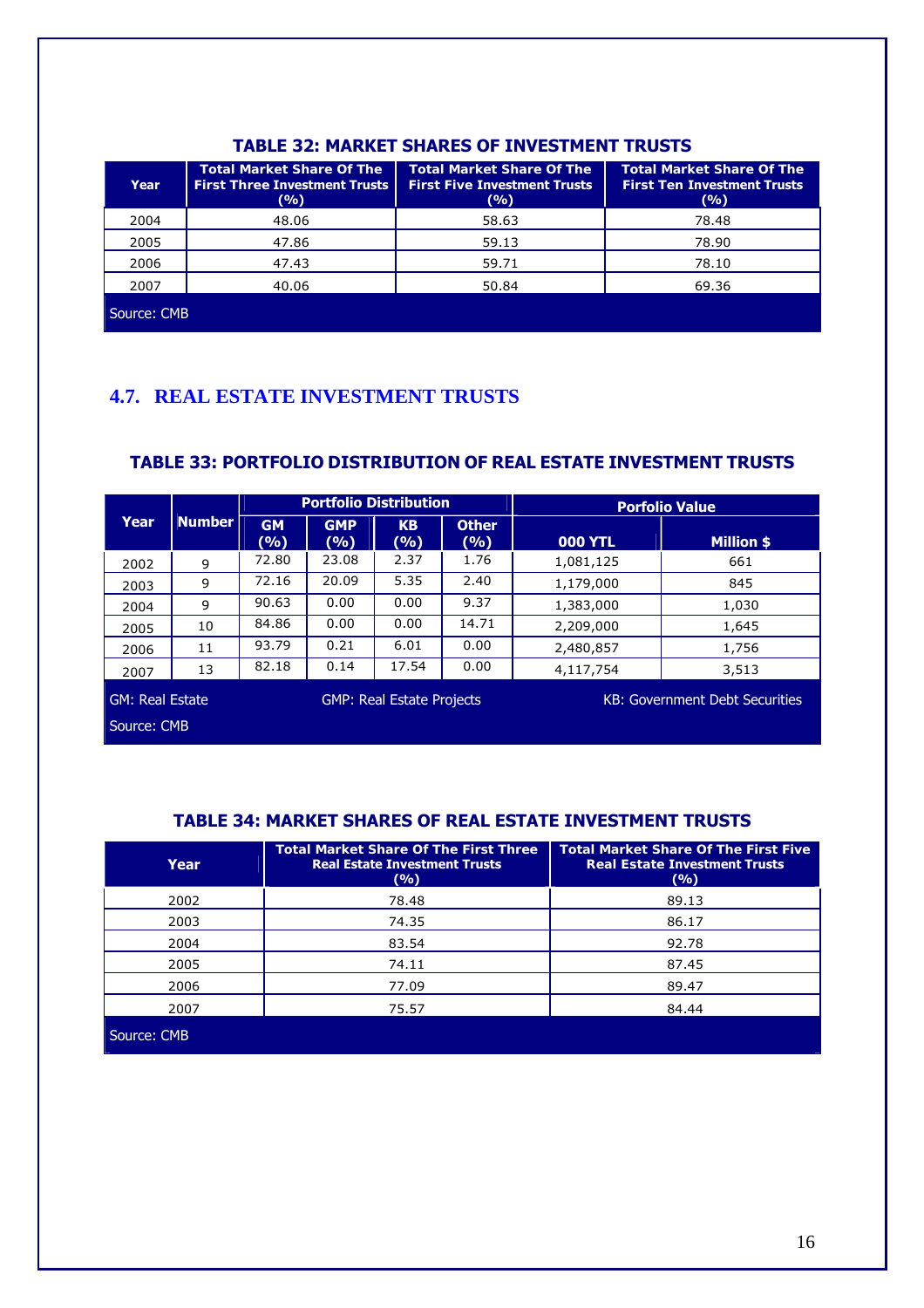## **4.8. VENTURE CAPITAL INVESTMENT COMPANIES**



#### **GRAPH 7: PORTFOLIO DISTRIBUTION OF VENTURE CAPITAL INVESTMENT COMPANIES (DECEMBER 2007)**

#### **4.9. PORTFOLIO MANAGEMENT COMPANIES**



#### **GRAPH 8: PORTFOLIO SIZE MANAGED BY PORTFOLIO MANAGEMENT COMPANIES**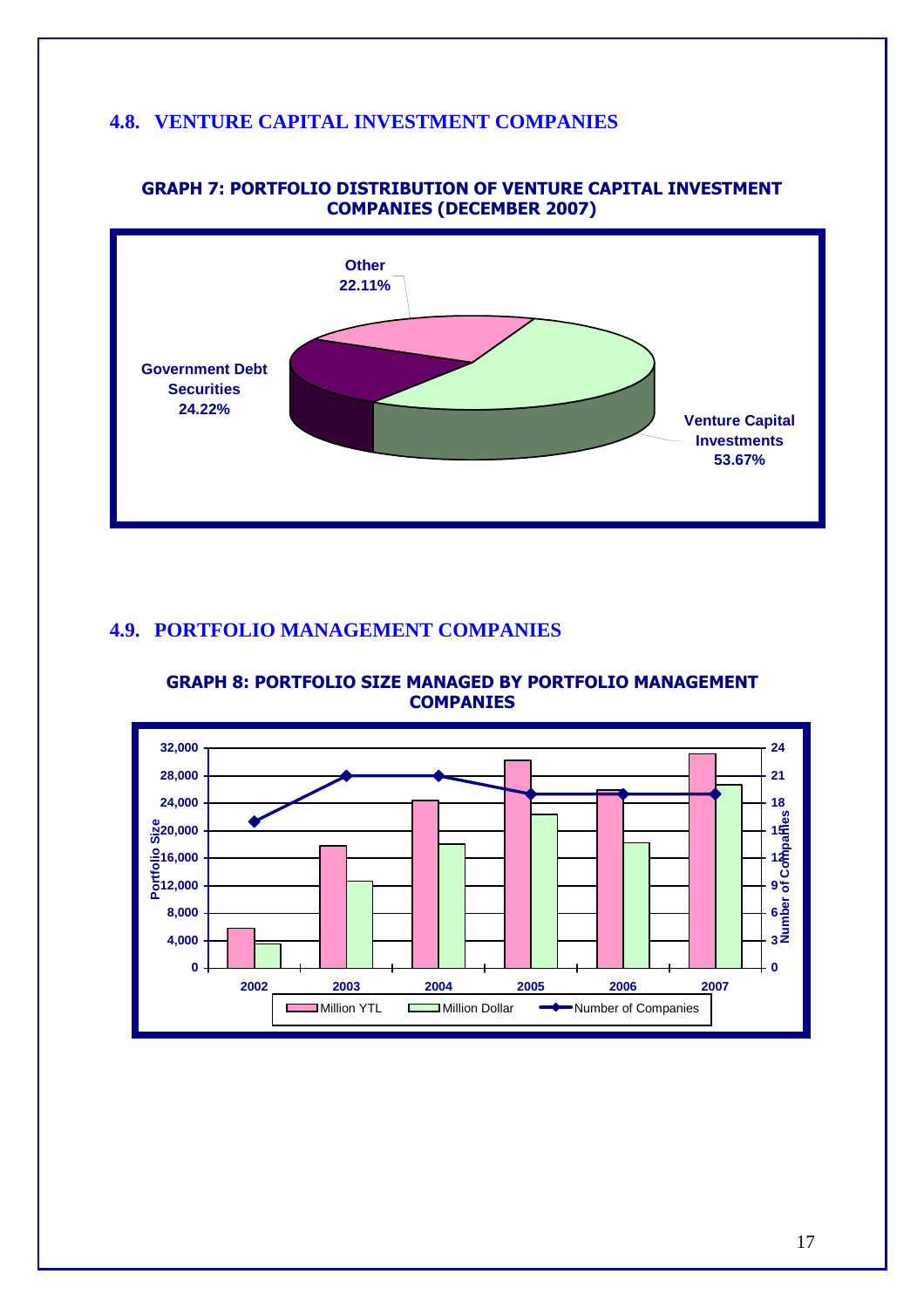|                                       | <b>Paid-in Capital</b> | <b>Type of Licence</b> |                                               |  |  |
|---------------------------------------|------------------------|------------------------|-----------------------------------------------|--|--|
| <b>Portfolio Management Companies</b> | $(000 \overline{YTL})$ |                        | Portfolio Management   Investment Consultancy |  |  |
| AK PORTFÖY YÖNETİMİ A.Ş.              | 1,000                  | $\ast$                 | $\ast$                                        |  |  |
| ATA PORTFÖY YÖNETİMİ A.Ş.             | 1,000                  | $\ast$                 |                                               |  |  |
| ATEŞAN AYBARS PORTFÖY YÖNETİMİ A.Ş.   | 900                    | $\ast$                 |                                               |  |  |
| BENDER PORTFÖY YÖNETİMİ A.Ş.          | 845                    | $\ast$                 |                                               |  |  |
| DENİZ PORTFÖY YÖNETİMİ A.Ş.           | 1,000                  | $\ast$                 |                                               |  |  |
| ECZACIBAŞI-UBP PORTFÖY YÖNETİMİ A.Ş.  | 6,000                  | $\ast$                 |                                               |  |  |
| ERGOISVIÇRE PORTFÖY YÖNETIMI A.Ş.     | 952                    | $\ast$                 |                                               |  |  |
| FİNANS PORTFÖY YÖNETİMİ A.Ş.          | 1,500                  | $\ast$                 | $\ast$                                        |  |  |
| FORTIS PORTFÖY YÖNETİMİ A.Ş.          | 1,500                  | $\ast$                 | $\ast$                                        |  |  |
| GARANTİ PORTFÖY YÖNETİMİ A.Ş.         | 10,000                 | $\ast$                 | $\ast$                                        |  |  |
| GLOBAL PORTFÖY YÖNETİMİ A.Ş.          | 2,000                  | $\ast$                 | $\ast$                                        |  |  |
| HSBC PORTFÖY YÖNETİMİ A.Ş.            | 1,000                  | $\ast$                 | $\ast$                                        |  |  |
| İNTER PORTFÖY YÖNETİMİ A.Ş.           | 1,860                  | $\ast$                 |                                               |  |  |
| İŞ PORTFÖY YÖNETİMİ A.Ş.              | 21,000                 | $\ast$                 | $\ast$                                        |  |  |
| OYAK PORTFÖY YÖNETİMİ A.Ş.            | 4,580                  | $\ast$                 |                                               |  |  |
| TEB PORTFÖY YÖNETİMİ A.Ş.             | 2,410                  | $\ast$                 | $\ast$                                        |  |  |
| VAKIF PORTFÖY YÖNETİMİ A.Ş.           | 1,500                  | $\ast$                 |                                               |  |  |
| YAPI KREDİ PORTFÖY YÖNETİMİ A.Ş.      | 3,344                  | $\ast$                 | $\ast$                                        |  |  |
| ZİRAAT PORTFÖY YÖNETİMİ A.Ş.          | 1,500                  | $\ast$                 | $\ast$                                        |  |  |
| <b>TOTAL</b>                          | 63,891                 | 19                     | 10                                            |  |  |
| Source: CMB                           |                        |                        |                                               |  |  |

## **TABLE 35: TYPES OF LICENCES OF PORTFOLIO MANAGEMENT COMPANIES**

#### **TABLE 36: THE INDIVIDUAL/COLLECTIVE/CORPORATE KIND DISTRIBUTION OF THE PORTFOLIOS MANAGED BY PORTFOLIO MANAGEMENT COMPANIES**

|      |                                       | <b>Individual</b>            |                                                          |                                       | <b>Collective</b>                |                                                              |                                       | <b>Corporate</b>            |                                                            |                                       | <b>Total</b>              |                                                          |
|------|---------------------------------------|------------------------------|----------------------------------------------------------|---------------------------------------|----------------------------------|--------------------------------------------------------------|---------------------------------------|-----------------------------|------------------------------------------------------------|---------------------------------------|---------------------------|----------------------------------------------------------|
| Year | Value<br>\$)<br>Porfolio<br>(Million: | 능.<br>Number of<br>Investors | Value<br>stor<br>\$)<br>Potfolio<br>Per Inve<br>(Million | Value<br>\$)<br>Porfolio<br>(Million: | 5'<br><b>Investors</b><br>Number | Value<br>$\frac{1}{2}$<br>Potfolio<br>Per Inve<br>(Million : | Value<br>\$)<br>Porfolio<br>(Million: | ៊<br>Number of<br>Investors | Value<br>stor<br>\$)<br>Potfolio<br>Per Inve<br>(Million : | Value<br>\$)<br>Porfolio<br>(Million: | ة'<br>Number<br>Investor: | Value<br>stor<br>န<br>Potfolio<br>Per Inve<br>(Million : |
| 2002 | 72                                    | 1,319                        | 0.05                                                     | 3,400                                 | 119                              | 28.57                                                        | 59                                    | 40                          | 1.48                                                       | 3,531                                 | 1,478                     | 2.39                                                     |
| 2003 | 136                                   | 1,785                        | 0.08                                                     | 12,266                                | 241                              | 50.90                                                        | 279                                   | 76                          | 3.67                                                       | 12,760                                | 2,102                     | 6.07                                                     |
| 2004 | 205                                   | 1,942                        | 0.11                                                     | 17,346                                | 255                              | 68.02                                                        | 552                                   | 86                          | 6.42                                                       | 18,104                                | 2,283                     | 7.93                                                     |
| 2005 | 433                                   | 2,190                        | 0.20                                                     | 21,257                                | 289                              | 73.55                                                        | 702                                   | 124                         | 5.66                                                       | 22,394                                | 2,603                     | 8.60                                                     |
| 2006 | 450                                   | 2.197                        | 0.20                                                     | 17,141                                | 290                              | 59.11                                                        | 667                                   | 142                         | 4.70                                                       | 18,259                                | 2,629                     | 6.95                                                     |
| 2007 | 731                                   | 1,934                        | 0.38                                                     | 29,371                                | 330                              | 89.00                                                        | 1,087                                 | 138                         | 7.88                                                       | 26.613                                | 2,402                     | 12.99                                                    |

**Individual:** Refers to the porfolios of real persons, **Collective:** Refers to the portfolios of mutual funds and investment trusts, **Corporate:** Refers to the porfolios of other legal entities.

Source: CMB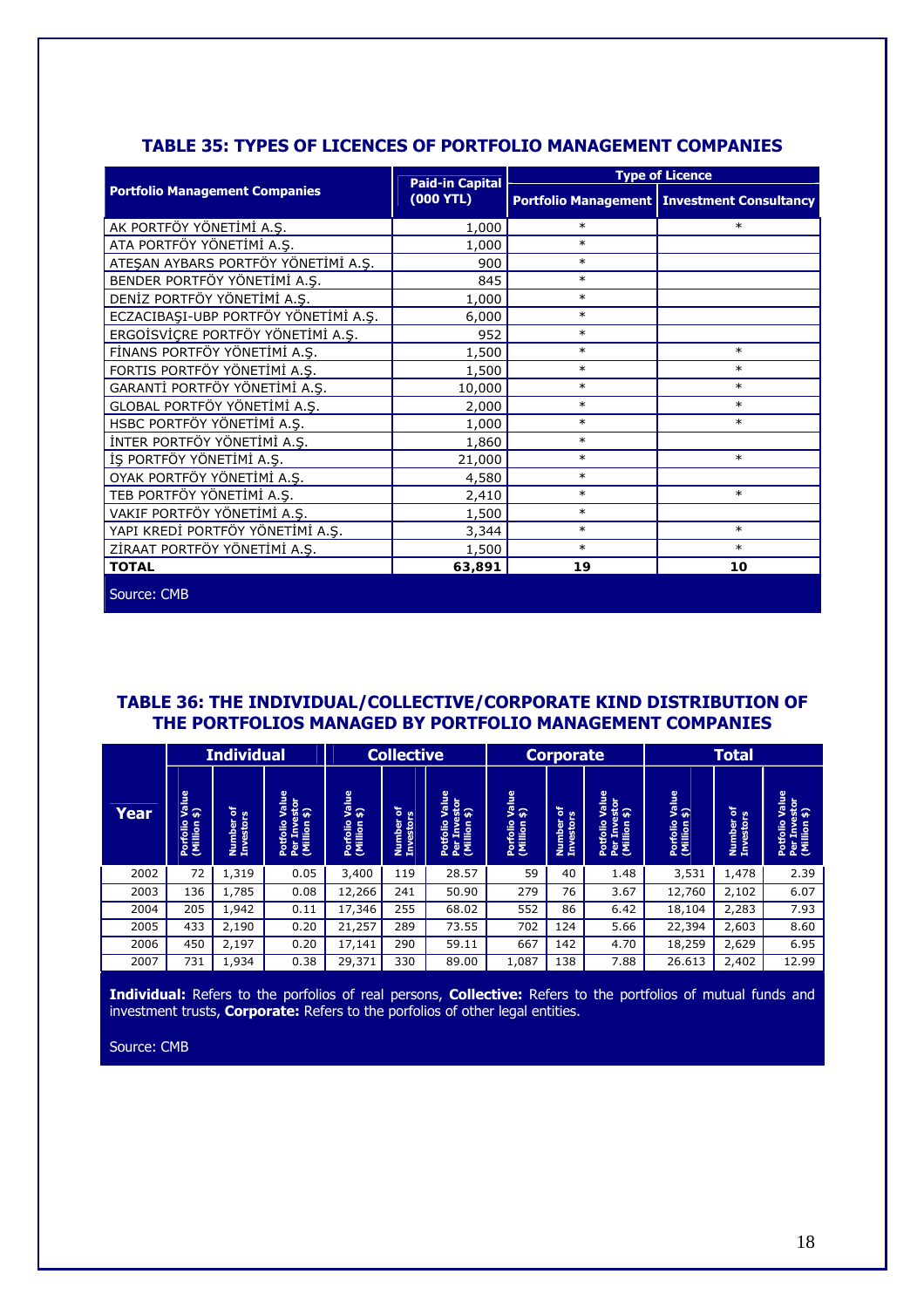## **4.10. INTERMEDIARY INSTITUTIONS**

#### **TABLE 37: NUMBER OF INTERMEDIARY INSTITUTIONS**

|                      | 2003 | 2004                    | 2005 | 2006 | 2007 |  |  |  |  |
|----------------------|------|-------------------------|------|------|------|--|--|--|--|
| <b>BANKS</b>         |      |                         |      |      |      |  |  |  |  |
| <b>Total Private</b> | 37   | 35                      | 34   | 34   | 34   |  |  |  |  |
| Domestic             | 24   | 22                      | 22   | 19   | 15   |  |  |  |  |
| Foreign              | 13   | 13                      | 12   | 15   | 19   |  |  |  |  |
| <b>Total Public</b>  | 7    |                         | 6    | 6    | 6    |  |  |  |  |
| Public               | 5    | 5                       | 5    | 5    | 5    |  |  |  |  |
| <b>TMSF</b>          | 2    | 2                       |      |      | 1    |  |  |  |  |
| Total                | 44   | 42                      | 40   | 40   | 40   |  |  |  |  |
|                      |      | <b>BROKERAGE HOUSES</b> |      |      |      |  |  |  |  |
| <b>Total Private</b> | 106  | 97                      | 92   | 95   | 95   |  |  |  |  |
| Domestic             | 97   | 88                      | 86   | 74   | 69   |  |  |  |  |
| Foreign              | 9    | 9                       | 6    | 21   | 26   |  |  |  |  |
| <b>Total Public</b>  | 11   | 12                      | 9    | 5    | 4    |  |  |  |  |
| Public               | 4    | 4                       | 4    | 4    | 4    |  |  |  |  |
| <b>TMSF</b>          | 7    | 8                       | 5    |      | 0    |  |  |  |  |
| Total                | 117  | 109                     | 101  | 100  | 99   |  |  |  |  |
| <b>TOTAL SUM</b>     | 161  | 151                     | 141  | 140  | 139  |  |  |  |  |

Source: TSPAKB (The Association of Capital Market Intermediary Institutions of Turkey)

## **TABLE 38: CAPITAL ADEQUACY OF BROKERAGE HOUSES**

| <b>YEAR</b> | <b>EQUITY</b><br><b>CAPITAL</b><br>(Million YTL) | <b>OWN FUNDS</b><br>(Million YTL) | <b>TOTAL</b><br><b>LIABILITIES</b><br>(Million<br>YTL) | LAST <sub>3</sub><br><b>MONTHS</b><br><b>OPERATING</b><br><b>EXPENSES</b><br>(Million YTL) | <b>RİSK</b><br><b>PROVISION</b><br>(Million<br>YTL) | <b>LAST 3 MONTHS</b><br><b>OPERATING</b><br><b>EXPENSES / OWN</b><br>FUNDS (%) | RİSK KARSILIĞI/<br>OWN FUNDS (%) | <b>TOTAL</b><br><b>LIABILITIES /</b><br>OWN FUNDS (%) |
|-------------|--------------------------------------------------|-----------------------------------|--------------------------------------------------------|--------------------------------------------------------------------------------------------|-----------------------------------------------------|--------------------------------------------------------------------------------|----------------------------------|-------------------------------------------------------|
| 2002        | 737                                              | 808                               | 357                                                    | 117                                                                                        | 116                                                 | 14.4                                                                           | 14.3                             | 44.1                                                  |
| 2003        | 928                                              | 680                               | 354                                                    | 135                                                                                        | 98                                                  | 19.8                                                                           | 14.4                             | 52.1                                                  |
| 2004        | 1,175                                            | 901                               | 313                                                    | 136                                                                                        | 102                                                 | 15.1                                                                           | 11.3                             | 34.9                                                  |
| 2005        | 1,435                                            | 1,140                             | 561                                                    | 150                                                                                        | 139                                                 | 13.1                                                                           | 12.2                             | 49.2                                                  |
| 2006        | 1,534                                            | 1,205                             | 896                                                    | 164                                                                                        | 265                                                 | 13.6                                                                           | 22.0                             | 74.4                                                  |
| 2007        | 1,821                                            | 1,468                             | 1,389                                                  | 198                                                                                        | 263                                                 | 13.4                                                                           | 17.9                             | 94.6                                                  |
|             |                                                  |                                   |                                                        |                                                                                            |                                                     |                                                                                |                                  |                                                       |

Source: TSPAKB (The Association of Capital Market Intermediary Institutions of Turkey)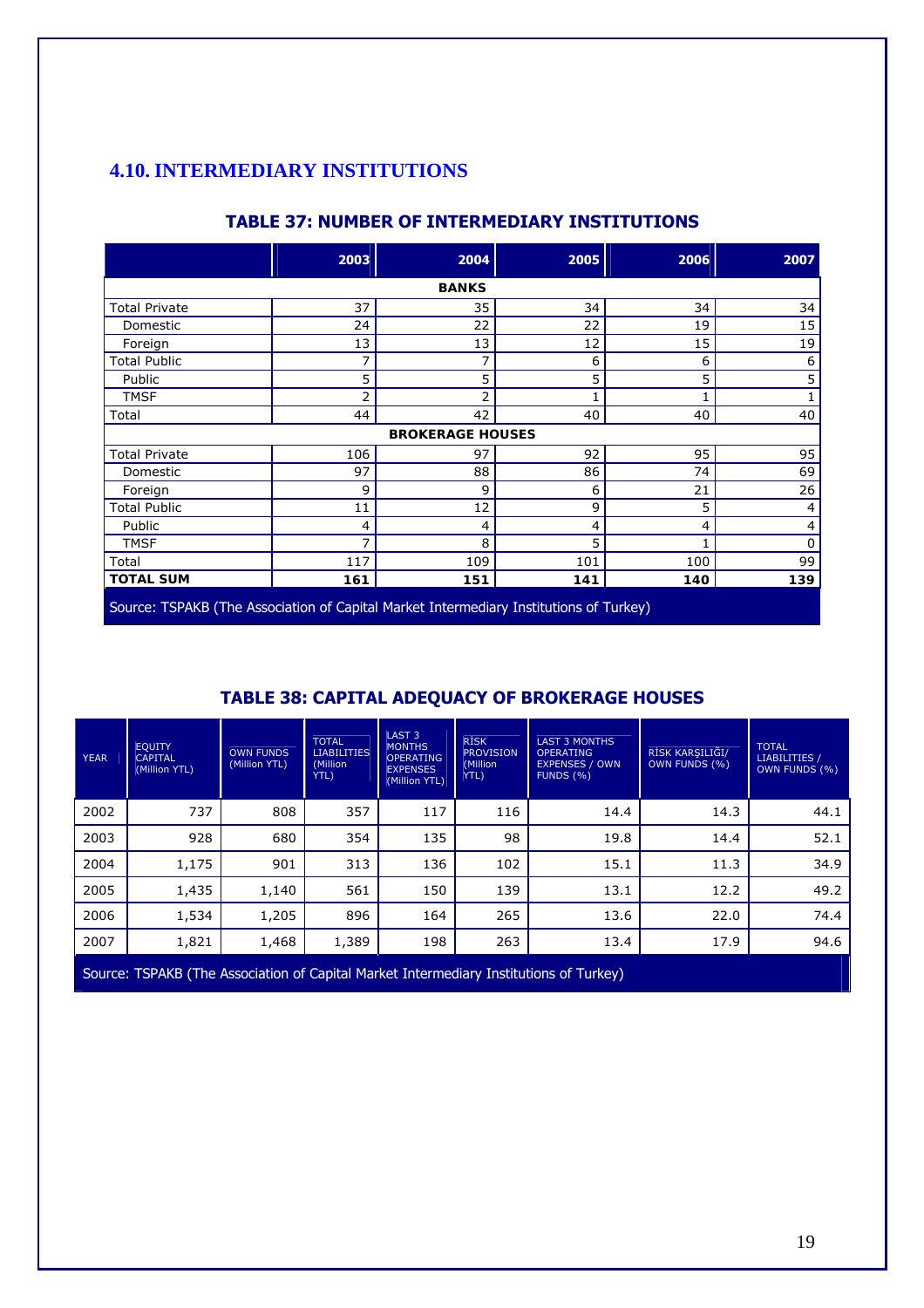| <b>Cities</b>   | <b>Head Office</b> | <b>Branch</b> | <b>Agencies</b>          | <b>Liaison Offices</b> |
|-----------------|--------------------|---------------|--------------------------|------------------------|
| <b>İSTANBUL</b> | 101                | 65            | -                        | 19                     |
| <b>ANKARA</b>   | っ                  | 29            | -                        | $\mathbf{2}^{\prime}$  |
| İZMİR           |                    | 26            | -                        |                        |
| <b>ADANA</b>    | ۰                  | 11            | -                        |                        |
| <b>BURSA</b>    | -                  | 11            | -                        | 3                      |
| ANTALYA         | ۰                  | 9             | -                        | 3                      |
| DENİZLİ         | -                  | 7             | ۰                        |                        |
| GAZIANTEP       |                    | 6             | -                        |                        |
| MUĞLA           |                    | 6             | Ξ.                       |                        |
| OTHER CITIES    |                    | 62            | $\overline{\phantom{0}}$ | 27                     |
| <b>TOTAL</b>    | 104                | 232           | ۰                        | 56                     |
| Source: CMB     |                    |               |                          |                        |

#### **TABLE 39: LOCATIONAL DISTRIBUTION OF BROKERAGE HOUSES**

#### **TABLE 40: INTERMEDIARY LICENSES BY PAID-IN CAPITAL**

| Paid-In                | <b>Number</b>                               |                                              |              | <b>Type Of License</b>  |                           |      |                   |                                      |
|------------------------|---------------------------------------------|----------------------------------------------|--------------|-------------------------|---------------------------|------|-------------------|--------------------------------------|
| <b>Capital</b><br>YTL) | Of<br>(Million   Interme-<br><b>diaries</b> | Secondary<br><b>Market</b><br><b>Trading</b> | Underwriting | Portfolio<br>Management | Investment<br>Consultancy | Repo | Margin<br>Trading | <b>Derivatives</b><br><b>Trading</b> |
| $0 - 4,99$             | 62                                          | 62                                           | 29           | 25                      | 27                        | 29   | 56                | 34                                   |
| $5-9,99$               | 26                                          | 26                                           | 16           | 18                      | 16                        | 18   | 24                | 14                                   |
| 10-14,99               | 5                                           | 5                                            | 5            | 5                       | 5                         | 5    | 5                 |                                      |
| 15-19,99               | 3                                           | 3                                            | 3            | っ                       | 3                         | っ    | 3                 |                                      |
| 20-24,99               | 2                                           |                                              | 2            |                         |                           |      | ำ                 |                                      |
| 25-29,99               |                                             |                                              |              |                         |                           |      |                   |                                      |
| 30-34,99               |                                             |                                              |              |                         |                           |      |                   |                                      |
| 35-39,99               |                                             |                                              |              |                         |                           |      |                   |                                      |
| 40-44.99               |                                             |                                              |              |                         |                           |      |                   |                                      |
| 45-49,99               |                                             |                                              |              |                         |                           |      |                   |                                      |
| $50+$                  | h                                           | ∍                                            | ว            |                         |                           |      |                   |                                      |
| <b>TOTAL</b>           | 104                                         | 104                                          | 61           | 59                      | 59                        | 63   | 96                | 63                                   |

Source: CMB

### **TABLE 41: ISE TRADE VOLUMES OF INTERMEDIARY INSTITUTIONS (BILLION \$)**

|                                                                                        | 2004                             | 2005  | 2006  | 2007  |  |  |  |
|----------------------------------------------------------------------------------------|----------------------------------|-------|-------|-------|--|--|--|
|                                                                                        | <b>In Stock Market</b>           |       |       |       |  |  |  |
| <b>Brokerage House</b>                                                                 | 312                              | 403   | 454   | 596   |  |  |  |
|                                                                                        | <b>In Bonds and Bills Market</b> |       |       |       |  |  |  |
| <b>Brokerage House</b>                                                                 | 650                              | 708   | 744   | 867   |  |  |  |
| Bank                                                                                   | 2,473                            | 3,163 | 3,344 | 4,039 |  |  |  |
| Total in Bonds and Bills Market                                                        | 3,123                            | 3,871 | 4,088 | 4,906 |  |  |  |
| <b>Total Trade Volume</b>                                                              | 3,435                            | 4,274 | 4,542 | 5,502 |  |  |  |
| Source: TSPAKB (The Association of Capital Market Intermediary Institutions of Turkey) |                                  |       |       |       |  |  |  |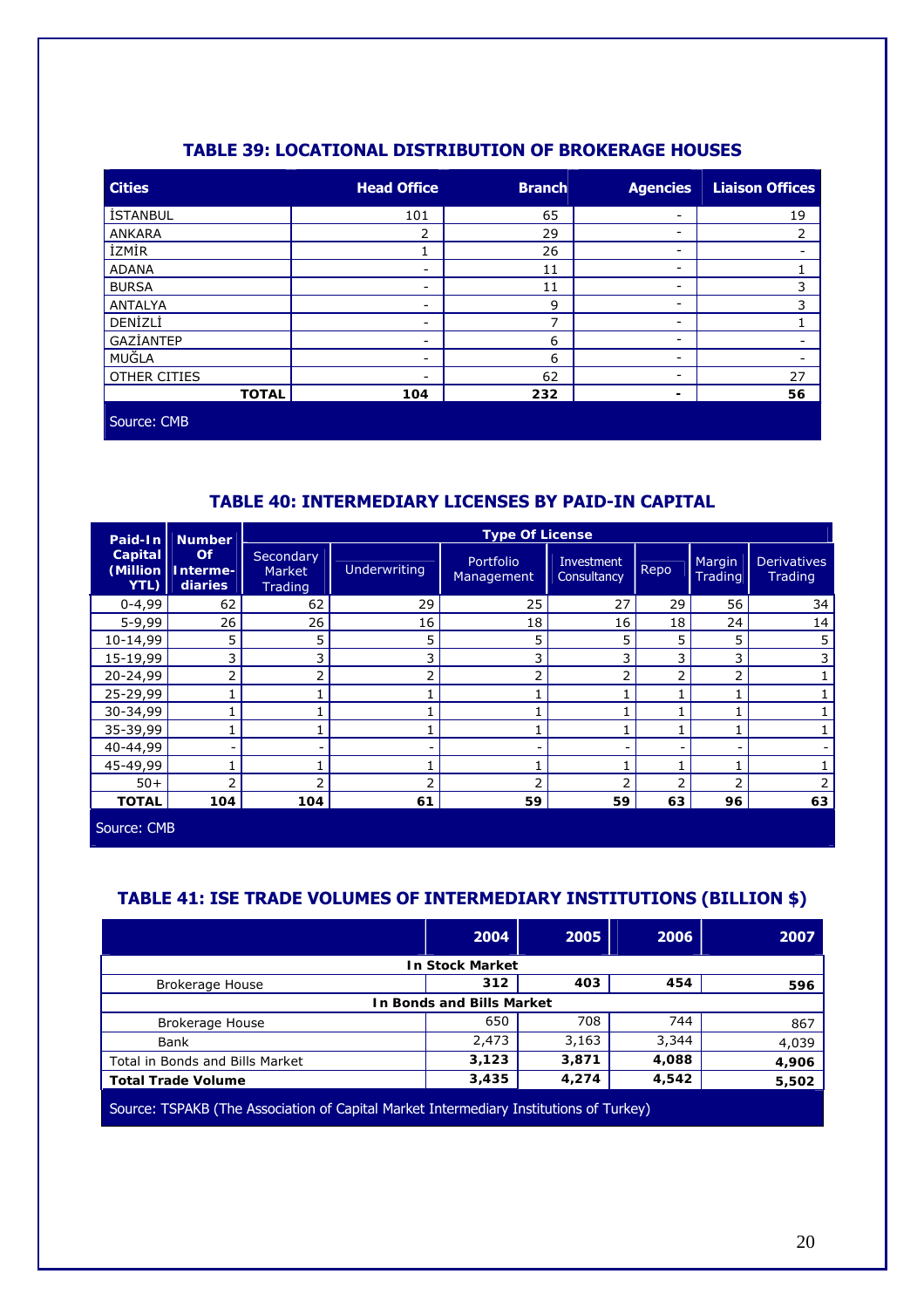## **TABLE 42: BASIC FINANCIAL INDICATORS OF BROKERAGE HOUSES (MILLION \$)**

|                                   | 2005  | 2006  | 2007/09 |
|-----------------------------------|-------|-------|---------|
| <b>Current Assets</b>             | 1,591 | 1,636 | 2,809   |
| Long Term Assets                  | 321   | 274   | 390     |
| <b>Total Assets</b>               | 1,912 | 1,910 | 3,199   |
| <b>Short Term Liabilities</b>     | 663   | 735   | 1,412   |
| Long Term Liabilities             | 25    | 24    | 27      |
| Owner's Equity                    | 1,119 | 1,048 | 1,589   |
| <b>Total Liabilities</b>          | 1,912 | 1,910 | 3,199   |
| Net Commission Revenues           | 365.6 | 362.5 | 369.8   |
| Operating Income                  | 225.7 | 123.7 | 180.4   |
| Net Income                        | 203.7 | 131.2 | 190.4   |
| Employees (Number of Individuals) | 5,916 | 5,898 | 5,933   |

Source: TSPAKB (The Association of Capital Market Intermediary Institutions of Turkey)

## **4.11. OTHER CAPITAL MARKET INSTITUTIONS**

#### **TABLE 43: INDEPENDENT AUDITING COMPANIES, REAL ESTATE APPRAISAL FIRMS AND RATING FIRMS**

|                                             | 2004 | 2005 | <b>2006</b> | 2007 |
|---------------------------------------------|------|------|-------------|------|
| <b>Independent Auditing Companies</b>       |      |      |             |      |
| Number of Independent Auditing Companies    | 83   | 91   | 94          | 96   |
| <b>Real Estate Appraisal Firms</b>          |      |      |             |      |
| Number of Real Estate Appraisal Firms       | 6    | 9    | 13          | 26   |
| <b>Rating Firms</b>                         |      |      |             |      |
| Number of Credit Rating Firms               |      | 4    |             |      |
| Number of Corporate Governance Rating Firms |      |      |             |      |
| TOTAL                                       | 5    | 6    |             | 8    |
| Source: CMB                                 |      |      |             |      |

## **5. LICENSING IN CAPITAL MARKET**

#### **TABLE 44: NUMBER OF LICENCE CERTIFICATES FROM THE EXAMS**

|                             | 2004  | 2005  | 2006  | 2007  |
|-----------------------------|-------|-------|-------|-------|
| <b>Basic Level</b>          | 3.379 | 3.852 | 3.041 | 2.630 |
| <b>Advanced Level</b>       | 1.077 | 956   | 810   | 787   |
| Derivatives                 | 261   | 467   | 345   | 352   |
| Clearing and Operations     | 92    | 114   | 75    | 83    |
| Appraisal                   | 56    | 67    | 190   | 306   |
| Credit Rating               | ۰     |       | 40    | 122   |
| Corporate Governance Rating | ۰     | 7     | 43    | 72    |
| Independent Auditing        |       |       |       | 13    |
| <b>TOTAL</b>                | 4.865 | 5.464 | 4.544 | 4.365 |
| Source: CMB                 |       |       |       |       |